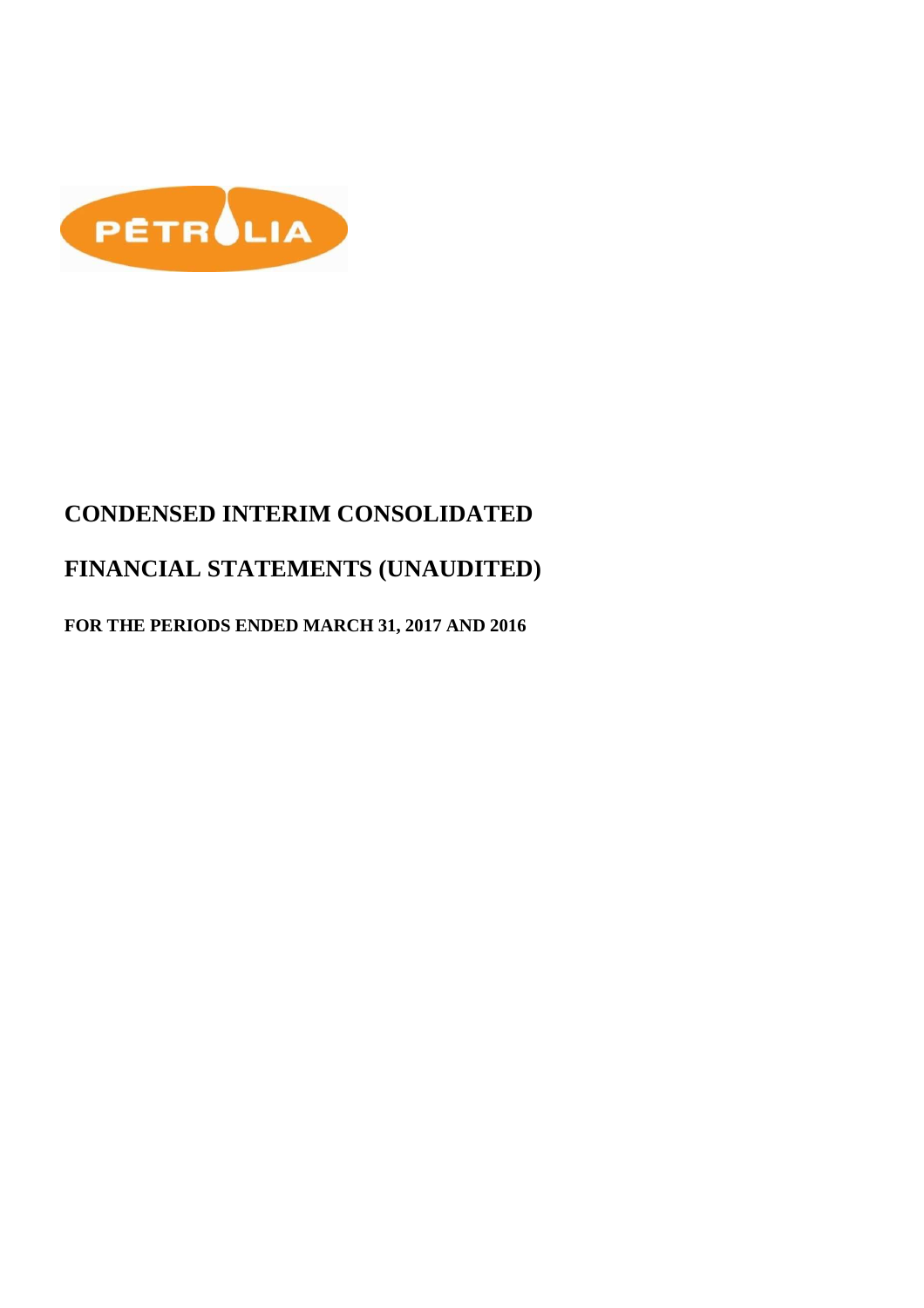

### **CONSOLIDATED STATEMENTS OF FINANCIAL POSITION**

[in Canadian dollars]

[unaudited]

|                                                                                               | As at              | As at              |
|-----------------------------------------------------------------------------------------------|--------------------|--------------------|
|                                                                                               | March 31,          | December 31,       |
|                                                                                               | 2017               | 2016               |
|                                                                                               | [Restated]         |                    |
|                                                                                               | [note $1$ ]]       |                    |
|                                                                                               | \$                 | \$                 |
| <b>ASSETS</b>                                                                                 |                    |                    |
| Current                                                                                       |                    |                    |
|                                                                                               |                    |                    |
| Cash and cash equivalents [note 5]<br>Cash and cash equivalents held for exploration [note 5] | 891,622            | 788,704            |
| Receivables [note 6]                                                                          | 4,137,137          | 5,703,494          |
| Prepaid expenses                                                                              | 453,632<br>202,516 | 843,913<br>230,524 |
| Inventories                                                                                   | 88,253             | 330,960            |
| <b>Total current assets</b>                                                                   | 5,773,160          | 7,897,595          |
|                                                                                               |                    |                    |
| <b>Non-current</b>                                                                            |                    |                    |
| Restricted cash equivalents [note 5]                                                          |                    | 630,000            |
| Security deposits [note 18]                                                                   | 600,000            | 600,000            |
| Interests in associates [note 7]                                                              | 36,549,604         | 36,555,789         |
| Property, plant and equipment [note 8]                                                        | 307,318            | 554,018            |
| Exploration and evaluation assets [note 9]                                                    | 25,870,069         | 44,981,338         |
| <b>Total non-current assets</b>                                                               | 63,326,991         | 83, 321, 145       |
|                                                                                               | 69,100,151         | 91,218,740         |
| <b>LIABILITIES AND EQUITY</b>                                                                 |                    |                    |
| <b>Current</b>                                                                                |                    |                    |
| Trade and other payables [note 11]                                                            | 1,115,773          | 3,964,251          |
| Current portion of deferred lease inducements                                                 | 17,802             | 17,538             |
| Current portion of bank borrowings                                                            | 6,818              | 6,776              |
| Partner advances for planned exploration work [note 12]                                       | 1,727,194          | 1,993,378          |
| Provision for contingent liability [note 13]                                                  | 350,000            | 350,000            |
| Liability related to flow-through shares                                                      | 178,986            | 77,893             |
| <b>Total current liabilities</b>                                                              | 3,396,573          | 6,409,836          |
| Non-current                                                                                   |                    |                    |
| Partners' share in security deposits [note 18]                                                | 293,820            | 293,820            |
| Deferred lease inducements                                                                    | 193,156            | 197,706            |
| <b>Bank borrowings</b>                                                                        | 11,747             | 13,467             |
| Provision for site restoration [note 13]                                                      | 1,473,698          | 1,464,545          |
| Deferred tax liability                                                                        | 4,711,679          | 8,121,365          |
| <b>Total non-current liabilities</b>                                                          | 6,684,100          | 10,090,903         |
| <b>Total liabilities</b>                                                                      | 10,080,673         | 16,500,739         |
| <b>Equity</b>                                                                                 |                    |                    |
| Share capital [note 14]                                                                       | 67,669,248         | 66,892,274         |
| Contributed surplus                                                                           | 6,005,589          | 6,005,589          |
| Retained earnings (deficit)                                                                   | (14, 655, 359)     | 1,820,138          |
| <b>Total equity</b>                                                                           | 59,019,478         | 74,718,001         |
|                                                                                               | 69,100,151         | 91,218,740         |
|                                                                                               |                    |                    |
| Going concern [Restated [note 1]]                                                             |                    |                    |
| Subsequent events [note 4]                                                                    |                    |                    |
|                                                                                               |                    |                    |
| Contingencies [note 18]                                                                       |                    |                    |

*See accompanying notes*

On behalf of the Board of Directors, On behalf of the Board of Directors,

*(signed) Myron Tétreault (signed) Charles Boulanger*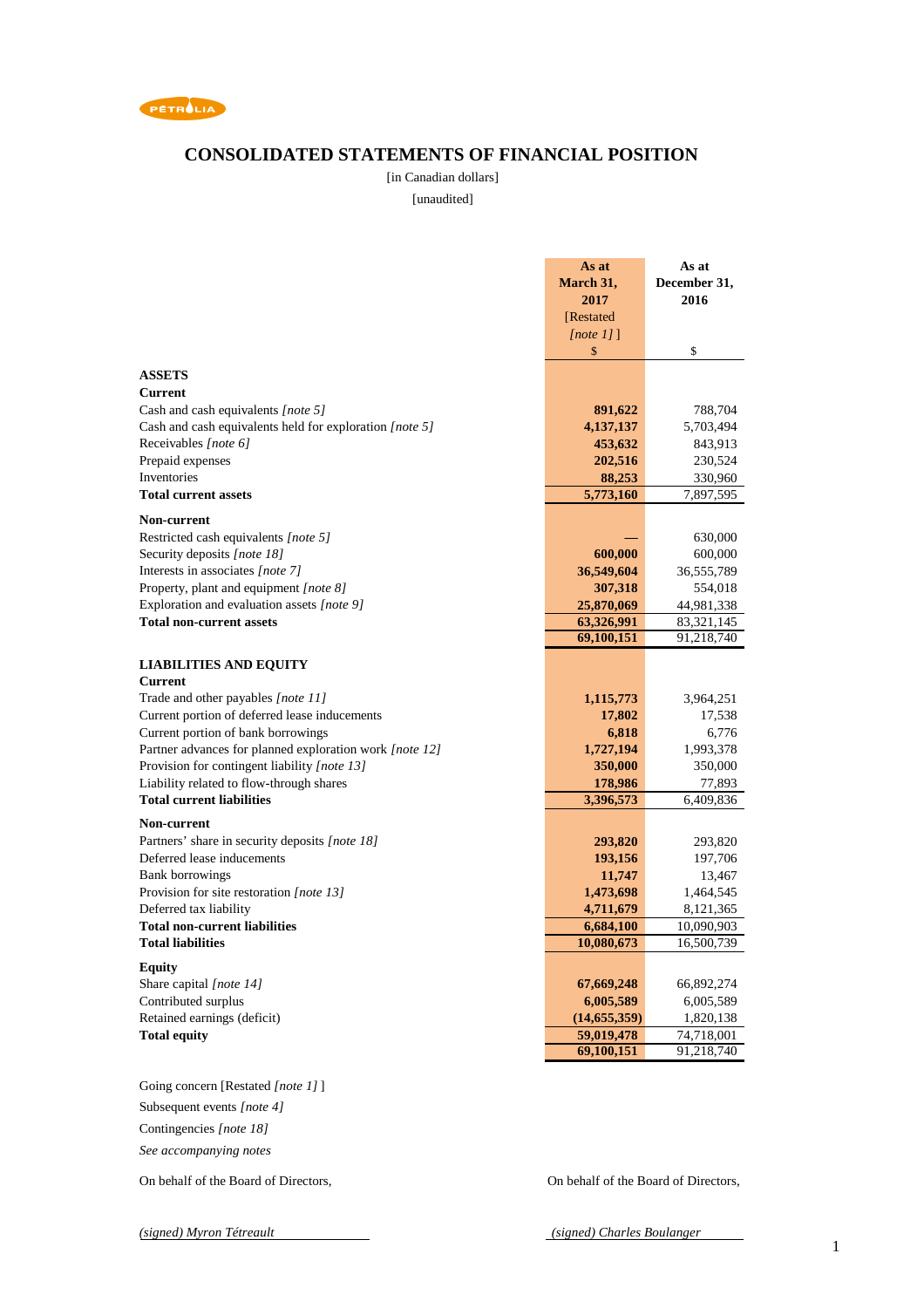

## **CONSOLIDATED STATEMENTS OF LOSS AND COMPREHENSIVE LOSS**

[in Canadian dollars]

[unaudited]

For the periods ended March 31

| I of the periods ended material                                  |                |            |
|------------------------------------------------------------------|----------------|------------|
|                                                                  | 2017           | 2016       |
|                                                                  | $[3$ months]   | [3 months] |
|                                                                  | [Restated]     |            |
|                                                                  |                |            |
|                                                                  | [note 1]       |            |
|                                                                  | \$             | \$         |
|                                                                  |                |            |
| <b>Revenues</b>                                                  |                |            |
| Project management                                               | 12,261         | 16,724     |
|                                                                  |                |            |
| <b>Expenses</b>                                                  |                |            |
| Administrative expenses                                          | 406,758        | 385,862    |
| Operating expenses                                               |                |            |
| Impairment of property, plant and equipment [notes 8 and 10]     | 228,172        |            |
| Impairment of exploration and evaluation assets [notes 9 and 10] | 19,207,595     |            |
| Financial income and expenses                                    | 4,520          | 6,775      |
| Share of net loss of associates [note 7]                         | 32,628         | 32,217     |
|                                                                  | 19,879,673     | 424,854    |
| Loss before taxes                                                | (19,867,412)   | (408, 130) |
| Deferred tax recovery                                            | (3,391,915)    | (100, 295) |
| Net loss and comprehensive loss                                  | (16, 475, 497) | (307, 835) |
|                                                                  |                |            |
| <b>Basic net loss per share</b> [note 15]                        | (0.158)        | (0.003)    |
| Diluted net loss per share [note 15]                             | (0.158)        | (0.003)    |

*See accompanying notes*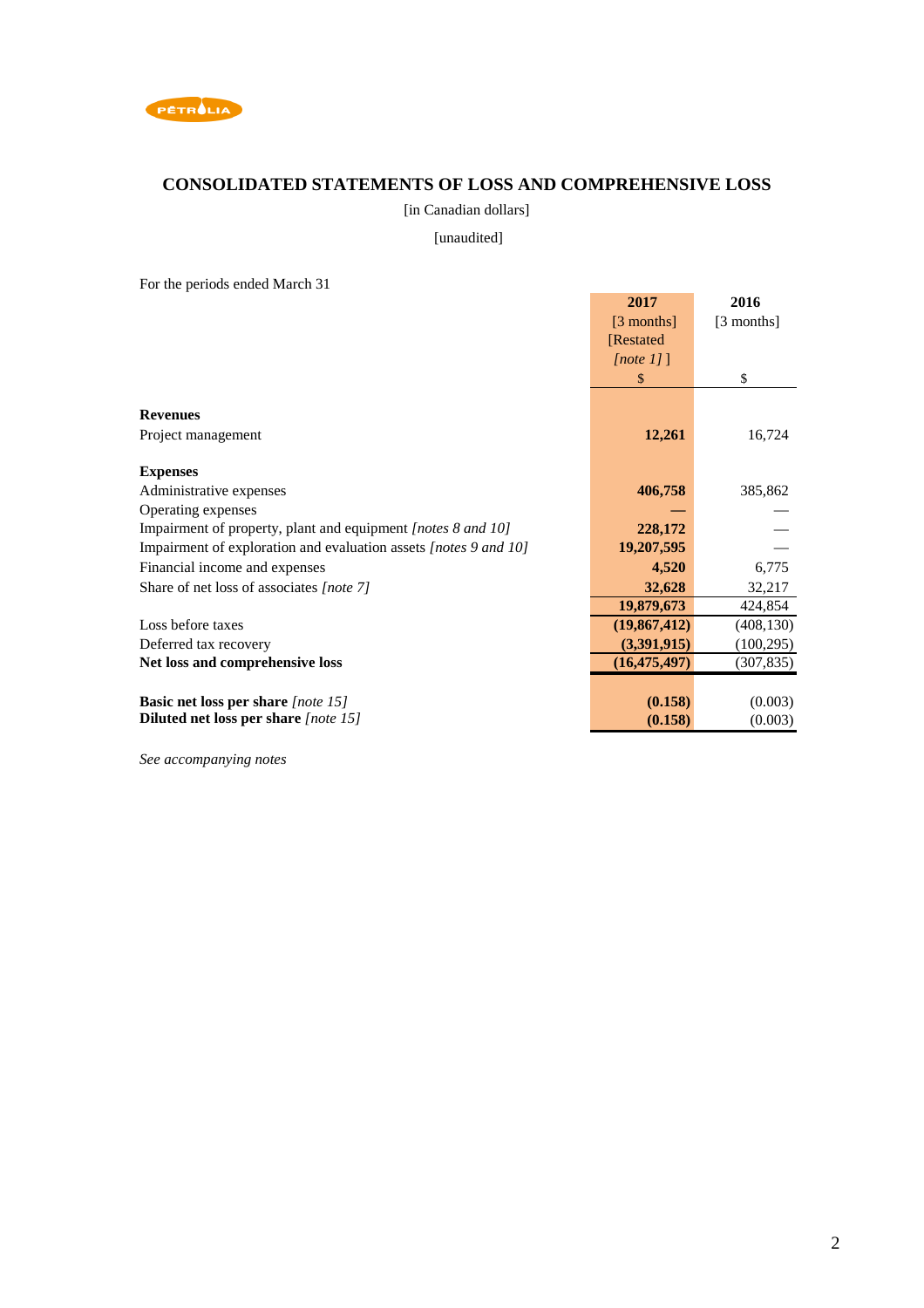

# **CONSOLIDATED STATEMENTS OF CHANGES IN EQUITY**

[in Canadian dollars][unaudited]

|                                                                 | Share capital<br>[note $14$ ]<br>\$ | <b>Contributed</b><br>surplus<br>\$ | <b>Retained</b><br>earnings (deficit)<br>[Restated [note 1]]<br>\$ | <b>Total equity</b><br>\$ |
|-----------------------------------------------------------------|-------------------------------------|-------------------------------------|--------------------------------------------------------------------|---------------------------|
| <b>Balance as at January 1, 2016</b>                            | 64,829,868                          | 5,756,445                           | 3,760,648                                                          | 74,346,961                |
| Net loss and comprehensive loss<br>Balance as at March 31, 2016 | 64,829,868                          | 5,756,445                           | (307, 835)<br>3,452,813                                            | (307, 835)<br>74,039,126  |
|                                                                 |                                     |                                     |                                                                    |                           |
| Shares issued                                                   | 2,215,588                           |                                     |                                                                    | 2,215,588                 |
| Share-based compensation                                        |                                     | 249,144                             |                                                                    | 249,144                   |
| Issuance costs                                                  | (209, 551)                          |                                     |                                                                    | (209, 551)                |
| Deferred taxes related to issuance costs                        | 56,369                              |                                     |                                                                    | 56,369                    |
| Net loss and comprehensive loss                                 |                                     |                                     | (1,632,675)                                                        | (1,632,675)               |
|                                                                 | 2,062,406                           | 249.144                             | (1,632,675)                                                        | 678,875                   |
| <b>Balance as at January 1, 2017</b>                            | 66,892,274                          | 6,005,589                           | 1,820,138                                                          | 74,718,001                |
| Shares issued                                                   | 835,556                             |                                     |                                                                    | 835,556                   |
| Issuance costs                                                  | (79, 704)                           |                                     |                                                                    | (79, 704)                 |
| Deferred taxes related to issuance costs                        | 21,122                              |                                     |                                                                    | 21,122                    |
| Net loss and comprehensive loss [Restated [note 1]]             |                                     |                                     | (16, 475, 497)                                                     | (16, 475, 497)            |
|                                                                 | 776,974                             |                                     | (16, 475, 497)                                                     | (15,698,523)              |
| <b>Balance as at March 31, 2017</b> [Restated <i>[note 1]</i> ] | 67,669,248                          | 6,005,589                           | (14, 655, 359)                                                     | 59,019,478                |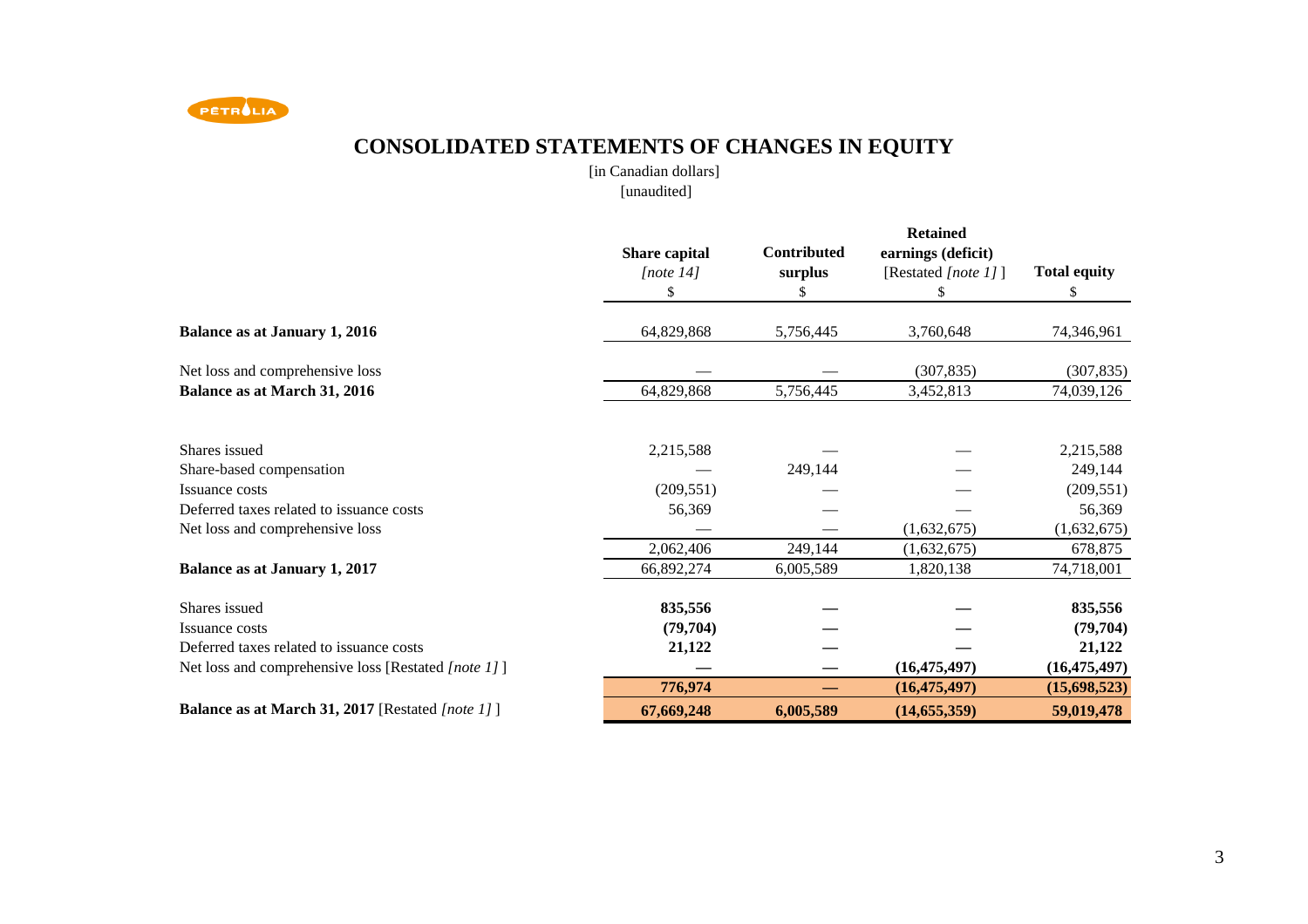

## **CONSOLIDATED STATEMENTS OF CASH FLOWS**

[in Canadian dollars]

[unaudited]

For the periods ended March 31

|                                                                        | 2017           | 2016        |
|------------------------------------------------------------------------|----------------|-------------|
|                                                                        | [3 months]     | [3 months]  |
|                                                                        | [Restated      |             |
|                                                                        | [note 1]       |             |
|                                                                        | \$             | \$          |
|                                                                        |                |             |
| <b>OPERATING ACTIVITIES</b>                                            |                |             |
| Net loss                                                               | (16, 475, 497) | (307, 835)  |
| Items not affecting cash:                                              |                |             |
| Depreciation of property, plant and equipment<br>Deferred tax recovery | 4,899          | 6,332       |
| Amortization of deferred lease inducements                             | (3,391,915)    | (100, 295)  |
|                                                                        | (1,200)        | (6, 850)    |
| Gain on disposal of property, plant and equipment                      |                | (125)       |
| Accretion expense                                                      | 9,153          | 8,583       |
| Impairment of property, plant and equipment                            | 228,172        |             |
| Impairment of exploration and evaluation assets                        | 19,207,595     |             |
| Share of net loss of associates                                        | 32,628         | 32,217      |
|                                                                        | (386, 165)     | (367, 973)  |
| Net change in non-cash operating items                                 |                |             |
| Restricted cash equivalents [note 18]                                  | 630,000        |             |
| Receivables                                                            | 390,281        | 562,801     |
| Prepaid expenses                                                       | 28,008         | 44,049      |
| Inventories                                                            | 242,707        | 21,838      |
| Trade and other payables                                               | (384, 020)     | (842, 225)  |
|                                                                        | 906,976        | (213, 537)  |
| Cash flows related to operating activities                             | 520,811        | (581, 510)  |
| <b>INVESTING ACTIVITIES</b>                                            |                |             |
| Security deposits                                                      |                | (300,000)   |
| Additions to property, plant and equipment                             | (1,311)        | (6,079)     |
| Acquisitions of oil and gas properties, net of recovered amounts       | (52, 462)      | (90,002)    |
| Increase in exploration and evaluation costs, net of recovered         |                |             |
| amounts [note 19]                                                      | (2,762,652)    | (1,365,076) |
| Proceeds from disposal of property, plant and equipment                |                | 125         |
| Contributions to associates                                            | (26, 443)      | (29, 757)   |
| Cash flows related to investing activities                             | (2,842,868)    | (1,790,789) |
| <b>FINANCING ACTIVITIES</b>                                            |                |             |
| Shares issued                                                          | 940,000        |             |
| Share issuance costs                                                   | (79, 704)      | (85,030)    |
| Repayment of bank borrowings                                           | (1,678)        | (1,637)     |
| Cash flows related to financing activities                             | 858,618        | (86, 667)   |
| Net decrease in cash and cash equivalents                              | (1,463,439)    | (2,458,966) |
| Cash and cash equivalents, beginning of period                         | 6,492,198      | 7,522,772   |
| Cash and cash equivalents, end of period [note 19]                     | 5,028,759      | 5,063,806   |

*See accompanying notes*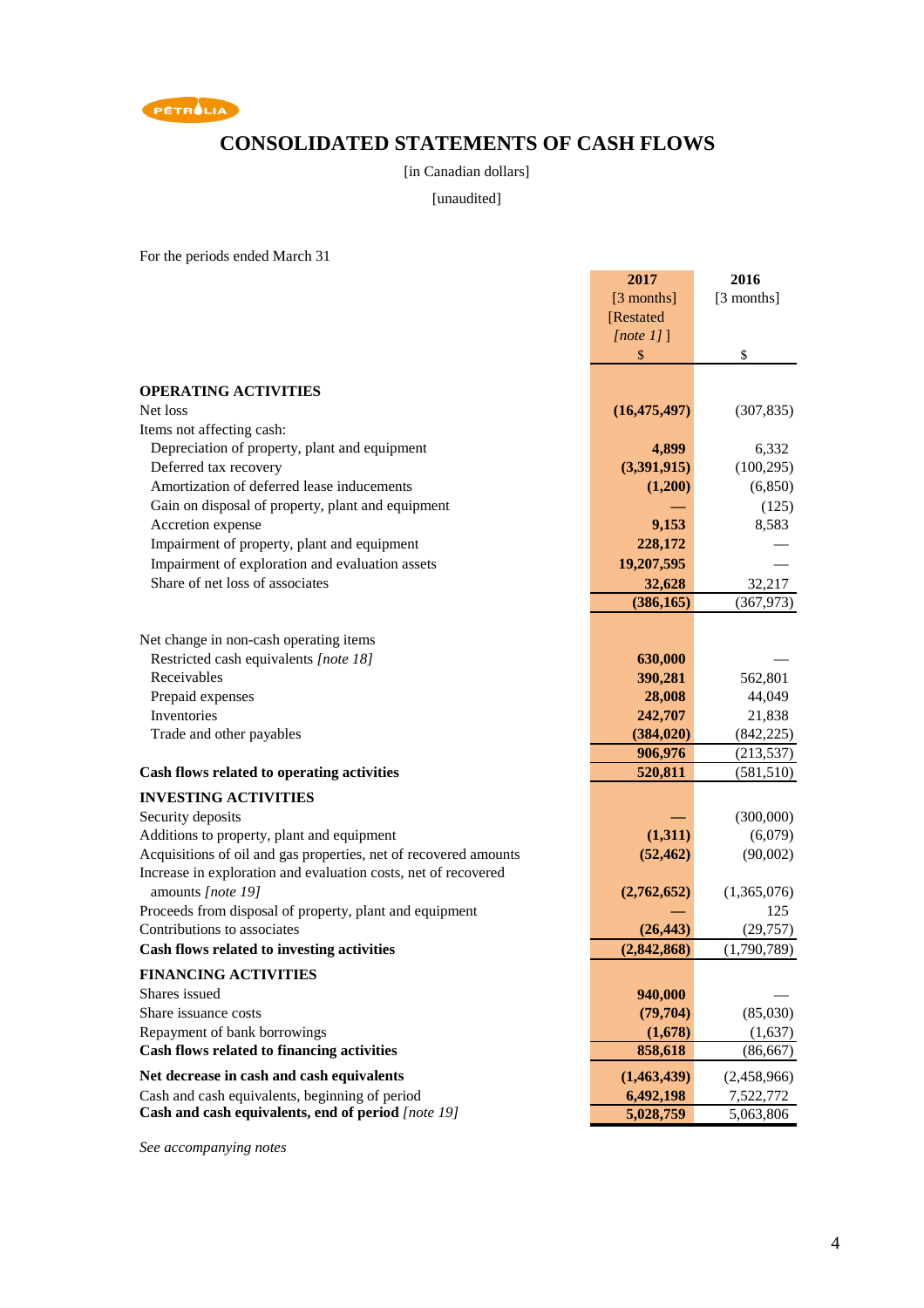

For the periods ended March 31, 2017 and 2016

### **1. INCORPORATION, NATURE OF OPERATIONS, GOING CONCERN, CONDENSED FINANCIAL INFORMATION, APPROVAL AND RESTATEMENTS**

#### **Incorporation and nature of business**

The Company, incorporated under Part IA of the Québec *Companies Act* and governed by the provisions of the Québec *Business Corporations Act*, is an oil and gas exploration company. Its stock has been listed on the TSX Venture Exchange since February 16, 2005 under the symbol PEA. Its head office is located at 511 St-Joseph Street East,  $2<sup>nd</sup>$  floor, Suite 304, Québec City, Québec, G1K 3B7.

#### **Going concern uncertainty**

These condensed interim consolidated financial statements have been prepared on a going concern basis, which assumes that the Company will be able to realize its assets and discharge its liabilities in the normal course of business in the foreseeable future. In assessing whether the going concern assumption is appropriate, management takes into account all available information about the future, which is at least, but not limited to, 12 months from the period ended March 31, 2017.

Since the Company is still at the exploration stage for all its oil and gas properties, including the investment in Anticosti Hydrocarbons L.P., it has yet to determine whether its oil and gas properties contain economically feasible reserves. Accordingly, the Company does not expect to generate significant revenues from its properties over the next twelve months. In addition to ongoing working capital requirements, the Company must secure sufficient funding to meet its existing obligations and commitments under exploration and evaluation programs and pay general and administrative expenses. Management considers it does not have adequate financial resources to meet the Company's obligations and anticipated expenditures through to March 31, 2018. Therefore, there is material uncertainty related to events and conditions that cast significant doubt upon the Company's ability to continue as a going concern.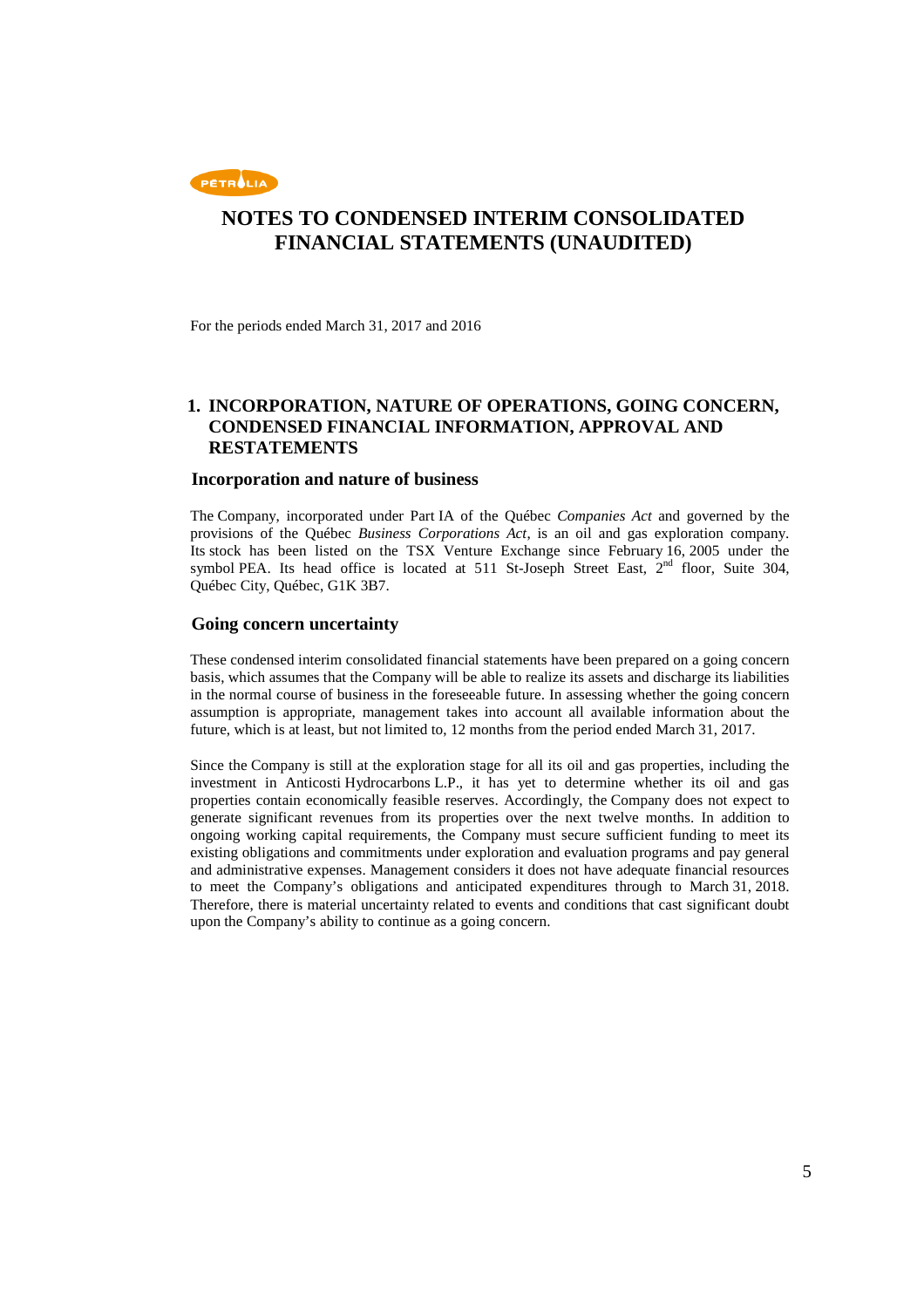

For the periods ended March 31, 2017 and 2016

Any shortfall could be mitigated in various ways in the future, particularly as a result of existing funding commitments, the deferral of exploration spending to a level that allows the Company to keep its exploration property and licences, a reduction in its operational spending while maintaining its capacity to fulfil its obligations during the next twelve months, the issuance of common and pass-through shares, and more specifically as a result of the closing, in the first quarter ended March 31, 2017, of its amalgamation with Pieridae Energy Limited (Pieridae) *[note 4]*. However, the transaction closing is contingent on approvals beyond the Company's control, including obtaining the relevant final court and regulatory approvals in Canada, approval of 66 2/3% of Pieridae shareholders and approval of 66 2/3% of Company shareholders. In connection with this amalgamation, Pieridae is required to complete a private placement for gross proceeds of \$50,000,000 on or before the transaction closing date. The net proceeds of this private placement will be used to fund operations and the general working capital requirements of the amalgamated company and to allow the amalgamated company to reach the final investment decision relating to the development of an integrated liquefied natural gas (LNG) project on Canada's East Coast. In addition, in 2016, the Company entered into an agreement with Ressources Québec inc. and TUGLIQ Energy Corp. to share exploration costs and risk related to the Bourque project. Under the securityholders agreement signed in March 2014 by the Company and Ressources Québec, Corridor Resources Inc. and Saint-Aubin E&P (Québec) Inc., the exploration costs to be incurred by Anticosti Hydrocarbons L.P. are entirely funded by third parties. However, subsequent to the negotiations initiated during the three-month period ended March 31, 2017 by the Québec government with the Company and its partners in Anticosti Hydrocarbons L.P. with a view to terminating oil and gas exploration on Anticosti Island, the Company has committed to perform essential work only and reduce its administrative and operating expenses for the months of June, July and August 2017. Ressources Québec inc. agreed to advance sufficient funds on a monthly basis to cover the essential needs of Anticosti Hydrocarbons L.P. until September 1, 2017. The partners of Anticosti Hydrocarbons L.P. also agreed to postpone the work planned for Anticosti Island this summer pending the result of the ongoing negotiations with the Québec government and the resolution of certain other issues.

If management is unable to secure new funding, the Company may be unable to continue its operations, and amounts realized for assets might be less than the amounts reflected in these consolidated financial statements. These condensed interim consolidated financial statements do not include any adjustments to the carrying amounts of assets, liabilities, revenues and expenses and to classifications in the consolidated statements of financial position that would be necessary if the going concern assumption were not appropriate. Such adjustments could be material.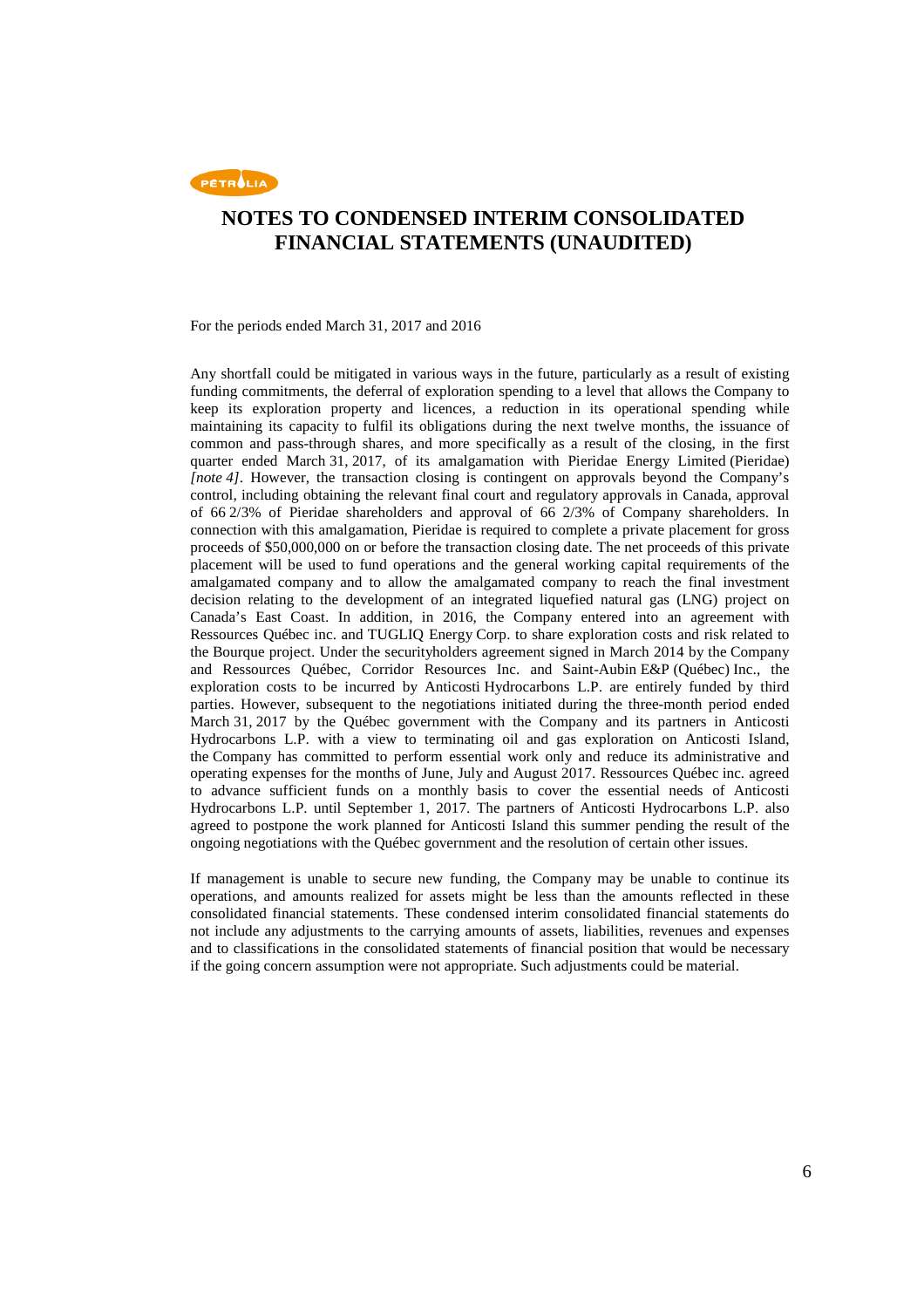

For the periods ended March 31, 2017 and 2016

### **Condensed interim consolidated financial information**

The financial information as at March 31, 2017 and for the three-month periods ended March 31, 2017 and 2016 is unaudited. However, it is management's view that all adjustments required to present fairly the results for these periods have been made. The adjustments made were of a normal recurring nature. The interim consolidated operating results do not necessarily reflect the operating results anticipated for the full fiscal year.

### **Approval date and restatements**

Subsequent to the initial approval on May 29, 2017 of the condensed interim consolidated financial statements for the three-month periods ended March 31, 2017 and 2016, management reviewed a number of its judgments relating to the determination of indicators of impairment of exploration and evaluation assets and property, plant and equipment and to the going concern assumption.

The judgment that there was no indicator of impairment requiring an impairment test to be performed on exploration and evaluation assets and property, plant and equipment had to be reviewed in connection with the signing of the agreement with Pieridae disclosed in note 4 to the financial statements, which shows that the recoverable amount of the net assets of the Company is lower than their carrying amount. These condensed interim consolidated financial statements take into account an impairment loss on the exploration and evaluation assets and property, plant and equipment explained in greater detail in note 10. These adjustments resulted in declines of \$228,172 in property, plant and equipment, \$19,207,595 in exploration and evaluation assets and \$5,118,115 in the deferred tax liability as at March 31, 2017, as well as an increase in net loss of \$14,317,652 with a corresponding decrease in retained earnings for the three-month period ended March 31, 2017. In addition, these adjustments resulted in a \$0.138 increase in net loss per share and diluted net loss per share for the same period. Lastly, as a result of the impairment losses recognized on the exploration and evaluation assets, management was required to review the valuation of the deferred tax asset relating to the Company's tax loss carryforwards. As at March 31, 2017, the deferred tax liability and net loss for the period were increased by \$1,832,128, with a corresponding decrease in retained earnings, whereas net loss per share increased by \$0.017.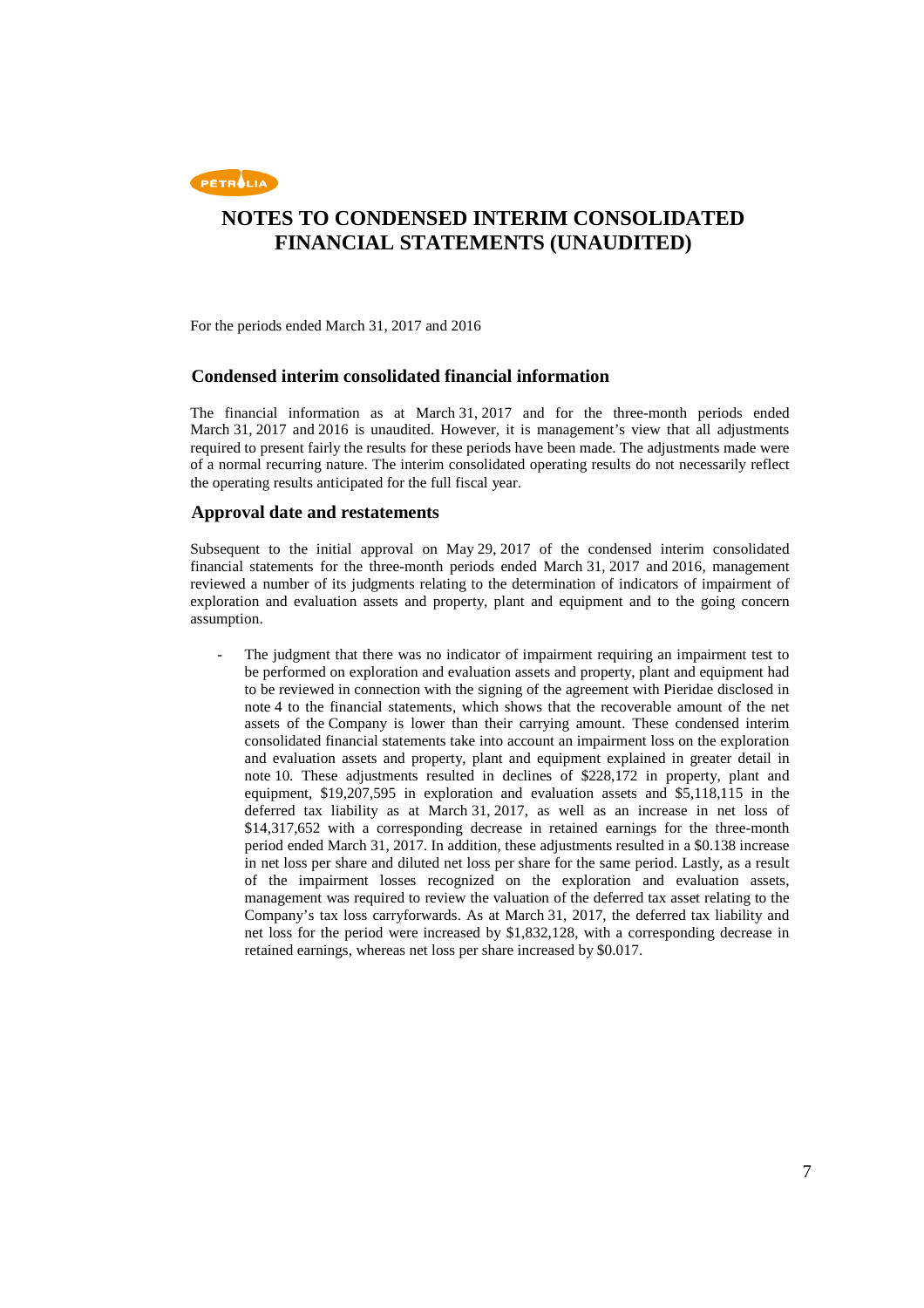

For the periods ended March 31, 2017 and 2016

The judgment regarding the going concern assumption concluding that there was no uncertainty related to events or conditions that may cast significant doubt upon the Company's ability to continue as a going concern for the next 12 months was based on the probable closing of the transaction with Pieridae. Given that the definitive transaction agreement is contingent on securing approvals beyond the Company's control, including the relevant final court and regulatory approvals in Canada, approval of 66 2/3% of Pieridae shareholders and approval of 66 2/3% of Company shareholders, the judgment was reviewed and a going concern uncertainty note was added.

To take into account these changes and for the sake of transparency toward the users of the Company's financial statements, the condensed interim consolidated financial statements for the three-month periods ended March 31, 2017 and 2016 were restated, reapproved by the Board of Directors and refiled on SEDAR on July 5, 2017.

### **2. BASIS FOR THE PREPARATION OF CONDENSED INTERIM CONSOLIDATED FINANCIAL STATEMENTS**

These condensed interim consolidated financial statements were prepared in accordance with applicable IFRS and IAS 34, *Interim Financial Reporting*, published by the International Accounting Standards Board (IASB) and set out in the *CPA Canada Handbook*. The accounting policies and the methods of computation applied in these condensed interim consolidated financial statements are the same as those in the most recent annual financial statements. The condensed interim consolidated financial statements should be read in conjunction with the audited annual financial statements for the fiscal year ended December 31, 2016, including the notes thereto.

All amounts are expressed in Canadian dollars.

### **3. JUDGMENTS, ESTIMATES AND ASSUMPTIONS**

When preparing the consolidated financial statements, management undertakes a number of judgments, estimates and assumptions about recognition and measurement of assets, liabilities, revenues and expenses. Actual results may differ from the estimates, assumptions and judgments made by management, and will seldom equal the estimated results. Information about the significant judgments, estimates and assumptions that have the most impact on the recognition and measurement of assets, liabilities, revenues and expenses are discussed below.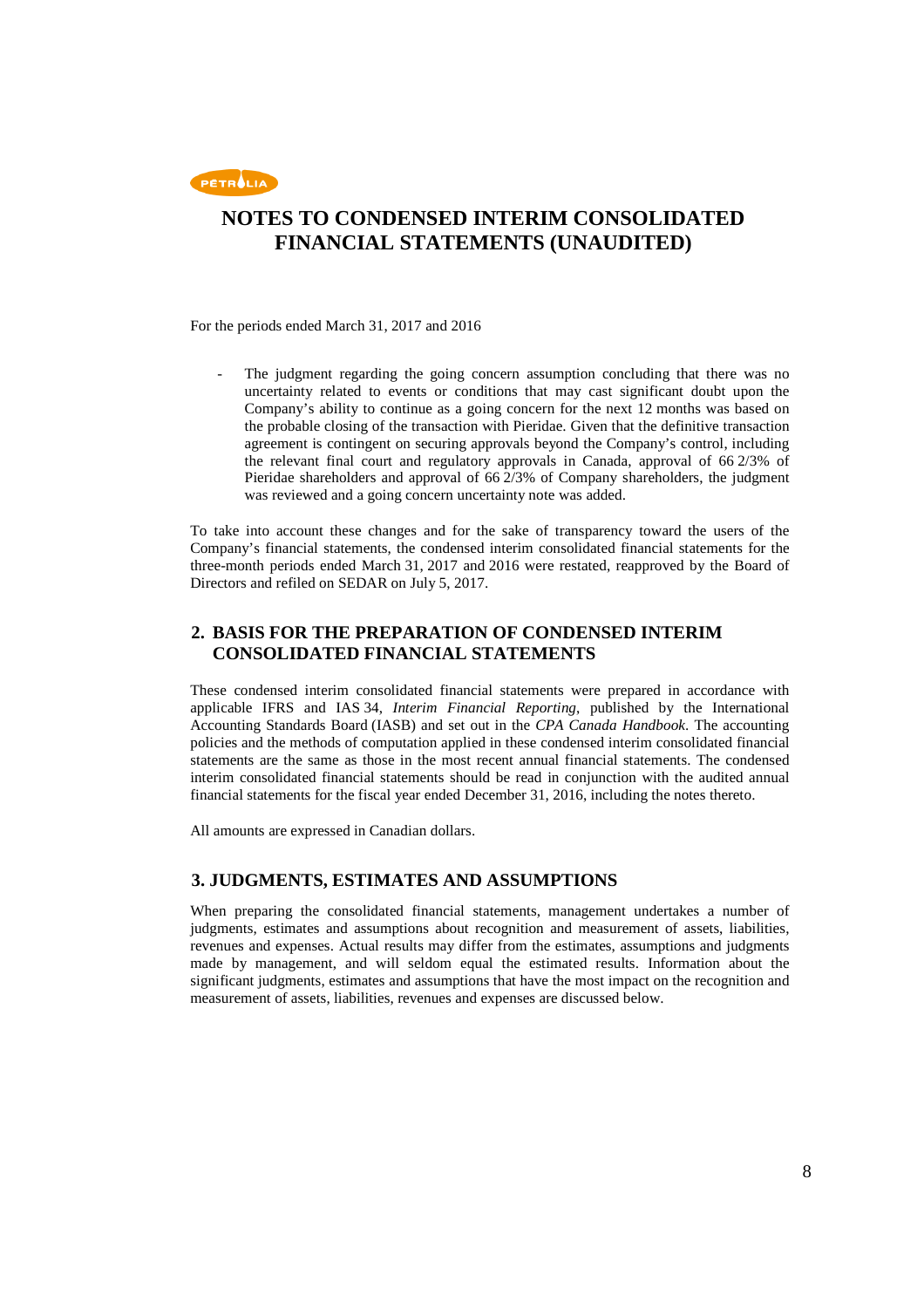

For the periods ended March 31, 2017 and 2016

### **3.1 Judgments**

#### *Impairment of interests in associates*

The Company applies IAS 39 to assess whether there is evidence of impairment that could lead to the recognition of an impairment loss for its interest in associates relating to the Anticosti project (see note 7). This assessment requires significant judgment to determine whether the decline in fair value is significant or prolonged, triggering an impairment loss.

Management took numerous factors into account in assessing whether there were indicators of impairment, such as the partners' compliance with contractual commitments for the financing of exploration work, the results of exploration work to date, the exploration budgets adopted by the Board of Directors, and observable data such as the decline in oil prices that indicate measurable decreases in estimated future cash flows. Management further took into consideration the Québec government's support for the application by the Municipality of Port-Menier to be named a UNESCO World Heritage Site, the commitment by the Québec government to take the necessary protective measures for the Anticosti Island territory not covered by the national park ahead of such a designation, the legal proceedings of the Band Council of the Innus of Ekuanitshit challenging the validity of the authorization certificates for the drilling of the wells by hydraulic fracturing granted in 2016 and the negotiations initiated during the three-month period ended March 31, 2017 by the Québec government with the Company and its partners in Anticosti Hydrocarbons L.P. with a view to terminating oil and gas exploration on Anticosti Island.

Given this unfavourable environment, the Company's management has concluded on the existence of an impairment indicator—the possibility of a negotiated termination of the Anticosti project. However, in light of the rights and obligations of each of the parties as stipulated in the agreements pertaining to Anticosti Hydrocarbons L.P., the Company's management is of the opinion that the recoverable amount would exceed the carrying amount of the interest in the associates. Lastly, in the event that there is no settlement, the Company expects the government to adhere to the agreements entered into in good faith and allow Anticosti Hydrocarbons L.P. to carry out the planned work for which the limited partnership was mandated under the agreements entered into. If the Company were to be unsuccessful in recovering the carrying amount of its interest in the associates, it would be required to recognize a material impairment charge in the consolidated statements of loss.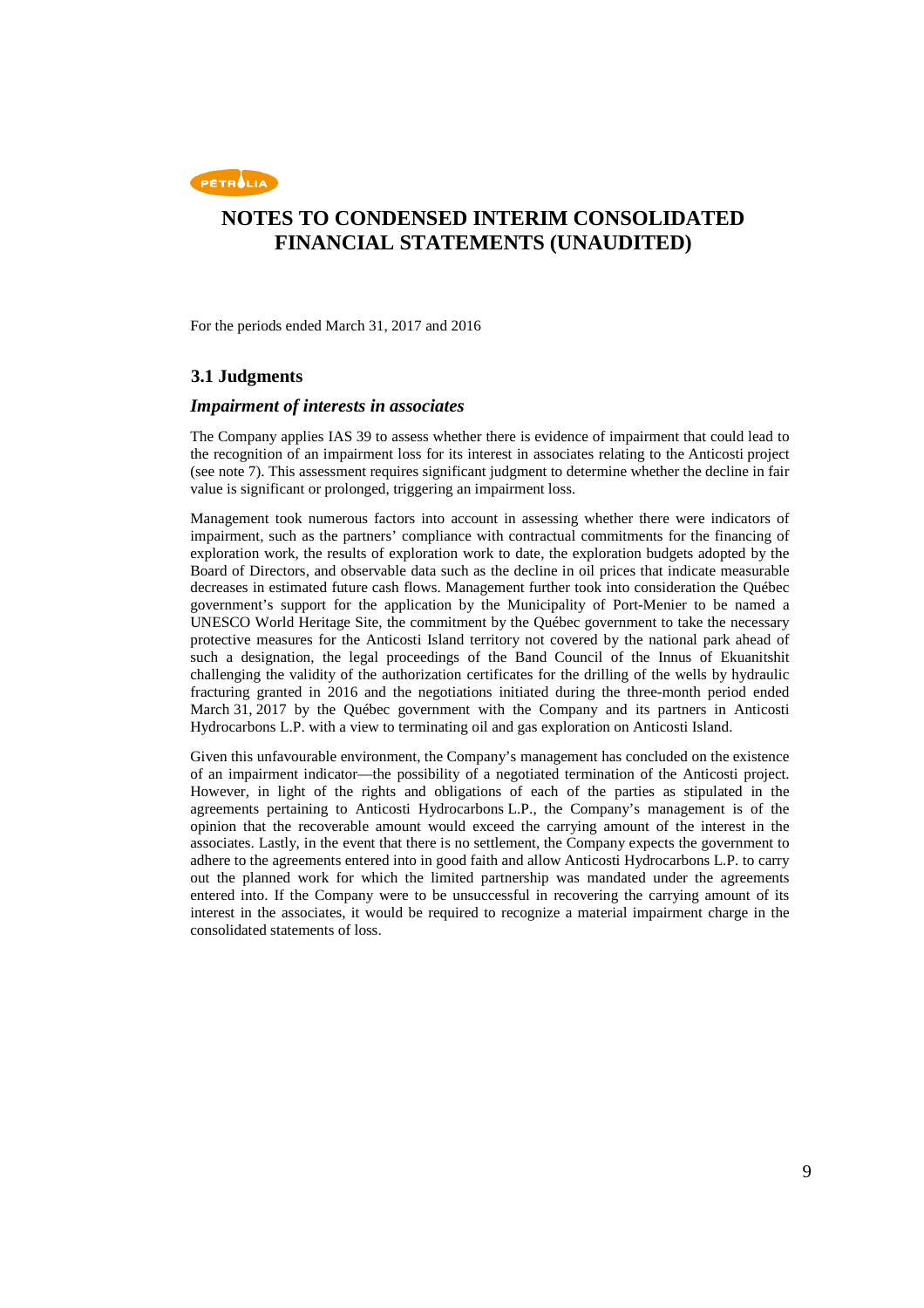

For the periods ended March 31, 2017 and 2016

#### **3.2 Estimates and assumptions**

#### *Impairment of exploration and evaluation assets*

Based on the analysis performed, management determined that the negotiated fair value of the Company established in connection with the definitive agreement entered into with Pieridae Energy Limited is an indicator of impairment of the exploration and evaluation assets given that the recoverable amount of the Company, based on fair value less costs of disposal in connection with the transaction, is less than the carrying amount of the Company's net assets. The recoverable amount of the Company is very sensitive to the estimation of the redemption value of the preferred shares in connection with the transaction, which is based on the value of a negotiated settlement between the Company and the Québec government terminating oil exploration on Anticosti Island based on various probabilistic scenarios, as well as the discount rate used in measuring such after-tax amount prior to December 31, 2018. In addition, in accordance with IAS 36, the recoverable amount must exclude any amount allocated to unused operating tax losses, which also constitutes a significant estimate given their eligibility as operating tax losses within the new amalgamated entity, as well as the estimation of the time horizon over which they will be used, as well as the discount rate used in measuring the recoverable amount. The key assumptions used in determining the recoverable amount of the Company are explained in greater detail in note 10.

### **4. SUBSEQUENT EVENTS**

On May 15, 2017, the Company entered into a definitive agreement with Pieridae Energy Limited, a private Canadian corporation, providing for an amalgamation by way of plan of arrangement (the "Arrangement"), pursuant to which the Company and Pieridae will amalgamate to form a new entity to be named Pieridae Energy Limited (the Amalgamated Entity). The completion of the Arrangement will result in a reverse takeover of the Company as defined in the policies of the TSX Venture Exchange.

In connection with the Arrangement, the rate of exchange for the shares represents 230% relative to the share price on the May 12, 2017 closing date, pricing the shares of the Company at \$0.38. In addition, the Company's shareholders will receive one redeemable preferred share (maturing on December 31, 2018) for each of their common shares. The redemption value of the preferred shares is equal to 50% of any amount in cash receivable by the Amalgamated Entity arising from an agreement with the Government of Québec, net of any tax cost, in relation to the termination of oil and gas exploration of Anticosti Island.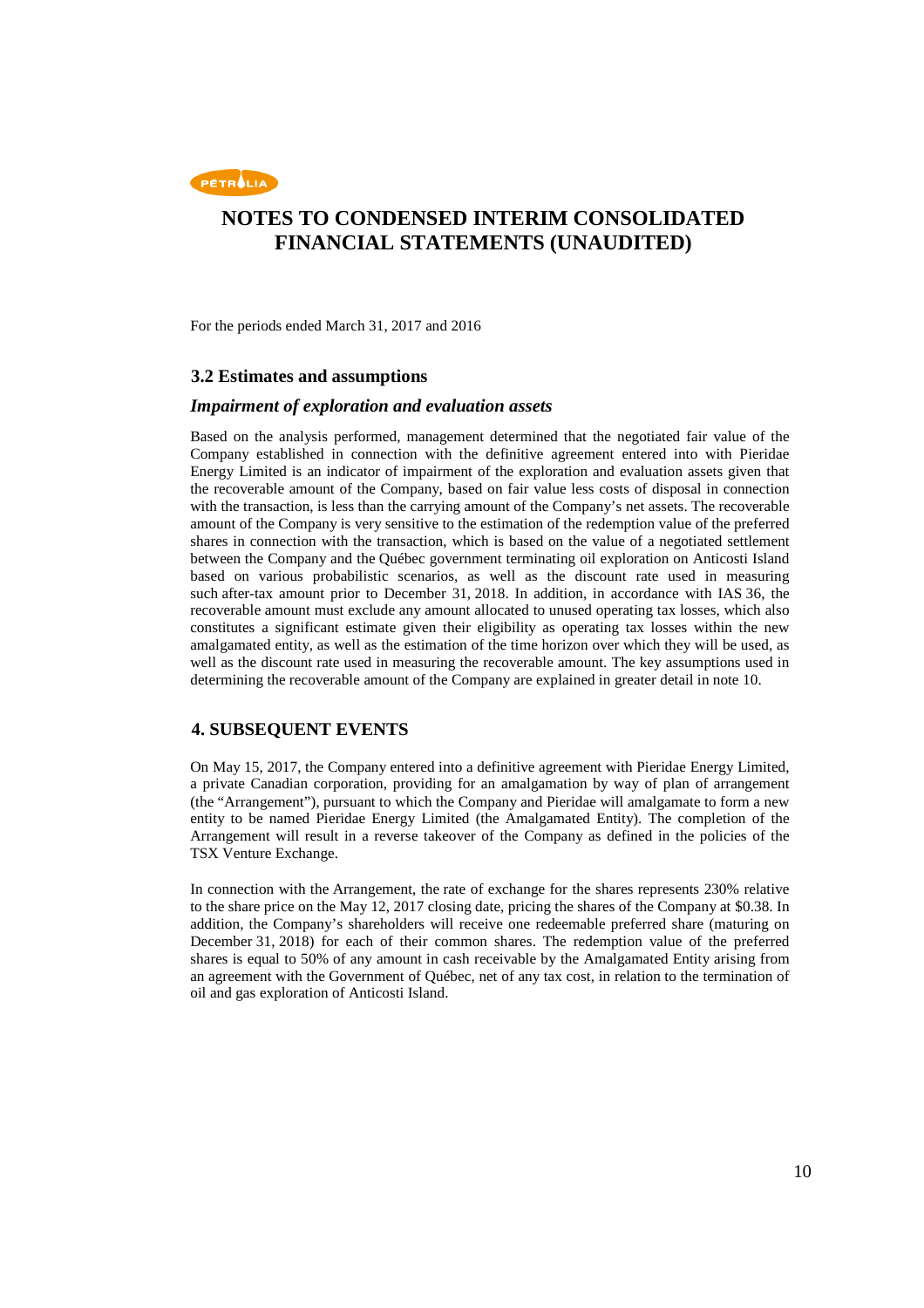

For the periods ended March 31, 2017 and 2016

Pursuant to the Arrangement, Pieridae's shareholders will received, for each of their shares, 2.74 shares of the Amalgamated Entity. In addition, Pieridae has agreed to use its reasonable commercial efforts to complete, on or before closing of the Arrangement, a private placement of Pieridae Subscription Receipts at a price of \$12.50 per Pieridae Subscription Receipt for gross proceeds of \$50,000,000, of which approximately \$43,000,000 to be paid in cash and \$7,000,000 in consideration for conversion of the Pieridae debenture, subject to any over-allotment. Each Subscription Receipt will be automatically converted into one share of Pieridae, which will be exchanged for common shares of the amalgamated company at the same time as the execution of the Arrangement. The net proceeds of this private placement will be used to fund certain activities of the Amalgamated Entity relating to the development of an integrated liquefied natural gas production project on Canada's East Coast and meet its operating and working capital requirements.

The Arrangement is subject to the customary conditions for transactions of such nature, which include obtaining the relevant final court and regulatory approvals in Canada, approval by 66 2/3% of Pieridae shareholders and the approval by 66 2/3% of the votes cast by the holders of common shares of the Company present or represented by proxy at the Special and Annual Shareholders' Meeting, which will be convened for the purposes of reviewing the arrangement. The Arrangement and related transactions are also subject to the satisfaction or waiver of additional conditions precedent, including, but not limited to, the closing of the private placement, the continuance of Pétrolia under the *Canada Business Corporations Act*. The transaction is expected to close in the third quarter of fiscal 2017. The Company's management proxy circular, to be sent prior to the holding of the Special and Annual Shareholders' Meeting, will contain other information regarding the transaction.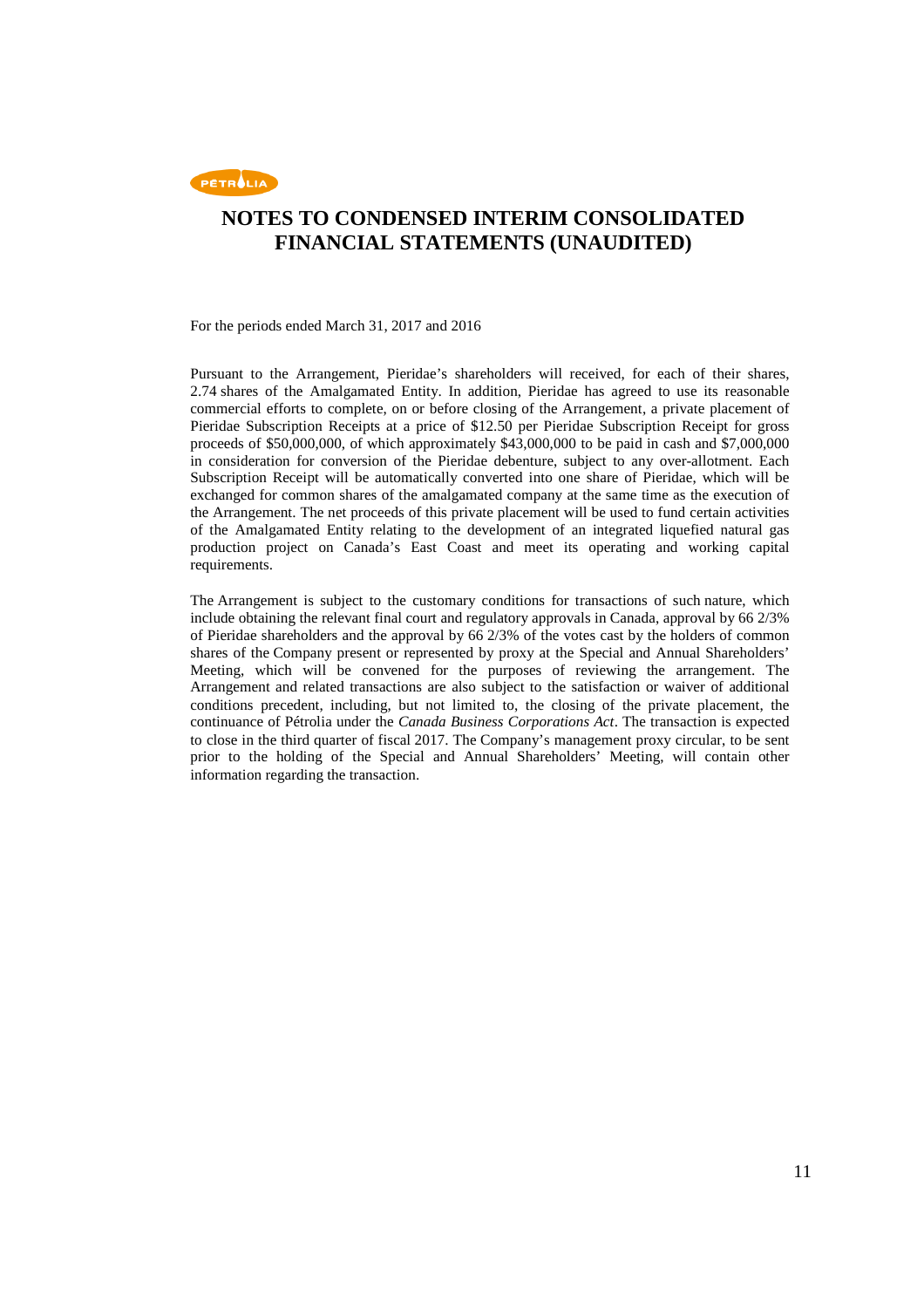

For the periods ended March 31, 2017 and 2016

### **5. CASH AND CASH EQUIVALENTS**

|                                                                  | As at<br>March 31,<br>2017<br>\$ | As at<br>December 31,<br>2016<br>\$ |
|------------------------------------------------------------------|----------------------------------|-------------------------------------|
| Cash                                                             | 5,028,759                        | 6,022,198                           |
| Guaranteed investment certificates (redeemable on                |                                  |                                     |
| demand)                                                          |                                  | 1,100,000                           |
|                                                                  | 5,028,759                        | 7,122,198                           |
| Less: Cash and cash equivalents held for exploration<br>purposes |                                  |                                     |
| Flow-through shares <sup>1</sup>                                 | 2,218,632                        | 1,308,793                           |
| Bourque project <sup>2</sup>                                     | 1,918,505                        | 4,394,701                           |
|                                                                  | 4,137,137                        | 5,703,494                           |
| Less: Restricted cash equivalents <sup>3</sup>                   |                                  | 630,000                             |
| Cash and cash equivalents                                        | 891,622                          | 788,704                             |

<sup>1</sup> Cash and cash equivalents held for exploration purposes related to flow-through shares represent the unexpended proceeds of financing related to flow-through shares. According to restrictions imposed under financing arrangements, the Company must allocate these funds to the exploration of oil and natural gas properties.

 $2^2$  Cash and cash equivalents earmarked for future exploration work on the Bourque project represent the remaining cash as at March 31, 2017 and December 31, 2016 from partner advances which, under the agreements, must be spent on exploration work related to the Bourque project.

<sup>3</sup> As at December 31, 2016, a portion of the guaranteed investment certificate was pledged as security for the performance bonds issued for total amount of \$630,000 *[note 18]*. These performance bonds expired on March 14 and 15, 2017 and were renewed on May 1, 2017.

As at March 31, 2017, cash bore interest at rates ranging from 0% to 1.2% [December 31, 2016 – 0% to 1.2%].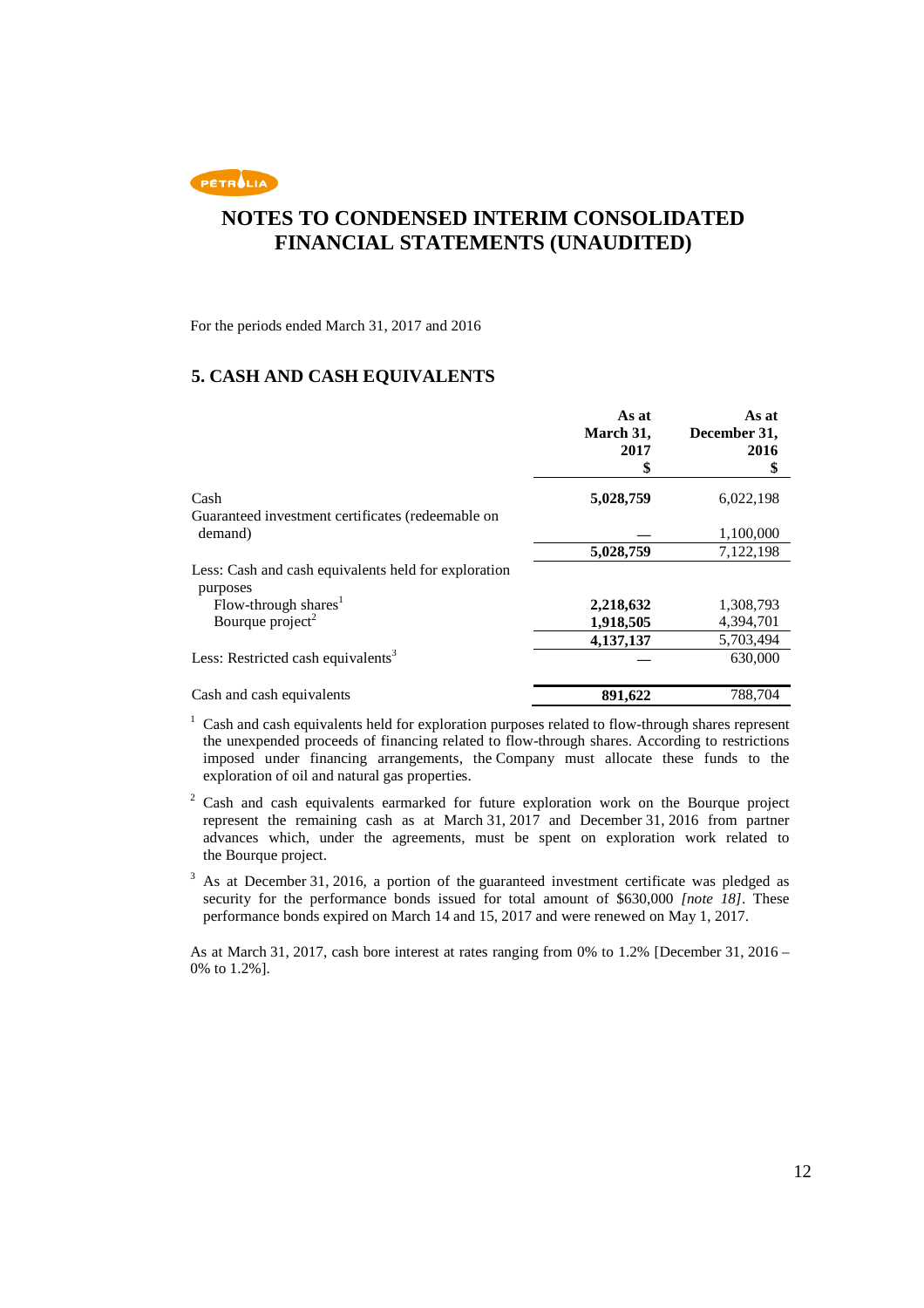

For the periods ended March 31, 2017 and 2016

### **6. RECEIVABLES**

|                     | As at<br>March 31,<br>2017 | As at<br>December 31,<br>2016 |
|---------------------|----------------------------|-------------------------------|
|                     |                            |                               |
| Partner             | 120,358                    | 120,358                       |
| Associate [note 16] | 228,395                    | 475                           |
| Commodity taxes     |                            | 661,382                       |
| Interest receivable |                            | 2,188                         |
| Other               | 104,879                    | 59,510                        |
|                     | 453,632                    | 843,913                       |

### **7. INTERESTS IN ASSOCIATES**

On March 31, 2014, the Company completed a transaction that resulted in a partnership, Anticosti Hydrocarbons L.P., which owns the licences previously held by Pétrolia Inc. and Corridor Resources Inc., and a general partner, Anticosti Hydrocarbons General Partner Inc. The ownership interests of the partners are as follows:

| <b>Partners</b>               | <b>Ownership interest</b> |  |
|-------------------------------|---------------------------|--|
| Ressources Québec inc.        | 35%                       |  |
| Pétrolia Inc.                 | 21.7%                     |  |
| Corridor Resources Inc.       | 21.7%                     |  |
| Saint-Aubin E&P (Québec) Inc. | 21.7%                     |  |

The partnership's Board of Directors is made up of a representative of each partner and an independent director.

The Board of Directors has set up an Operations Committee to supervise the partnership's work, as well as an advisory Technical Committee. Committees on health, safety and security, the environment and social acceptability have also been created. These committees are made of an equal number of representatives from each partner.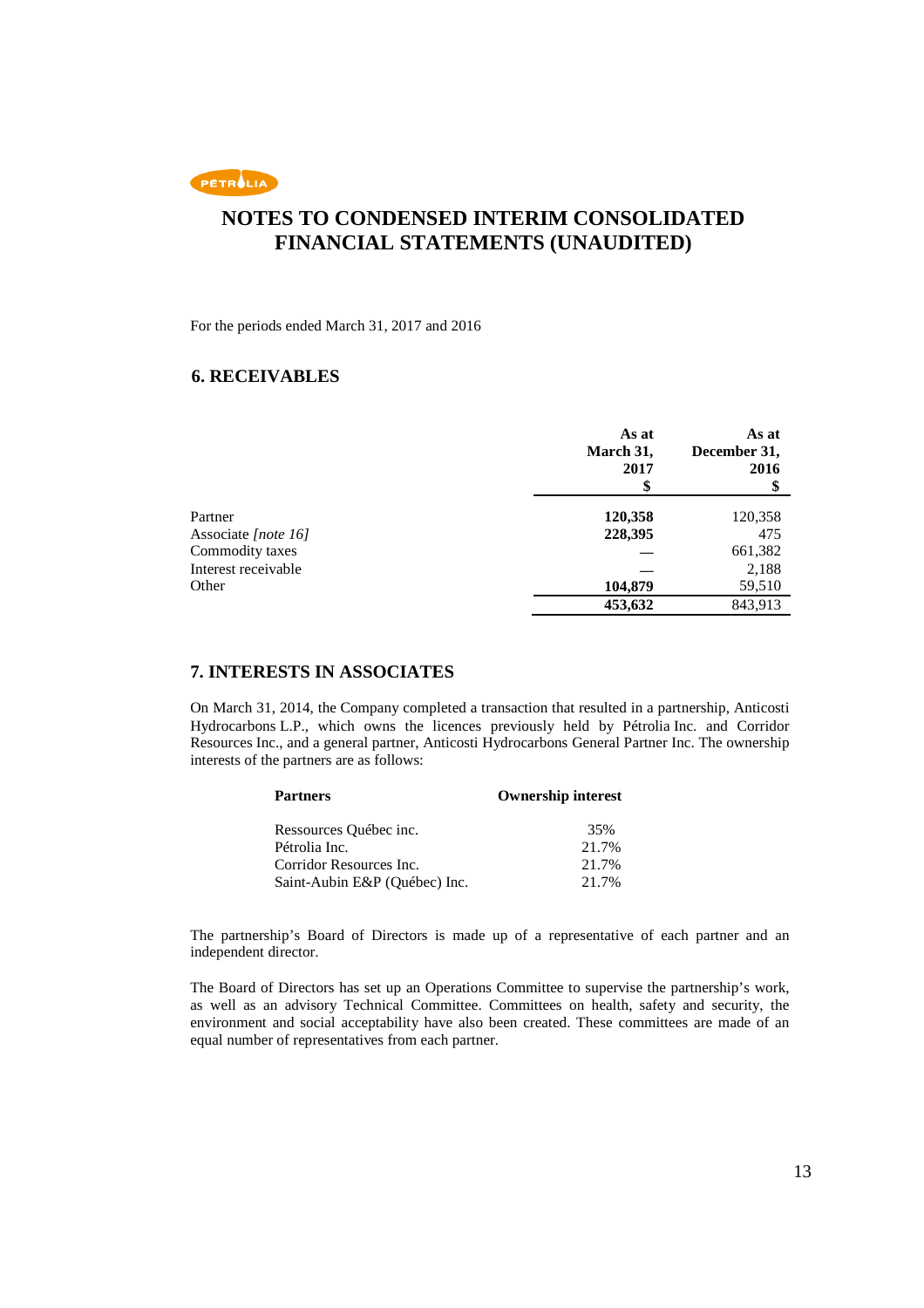PETROLIA

## **NOTES TO CONDENSED INTERIM CONSOLIDATED FINANCIAL STATEMENTS (UNAUDITED)**

### For the periods ended March 31, 2017 and 2016

|                                                                                                                        | <b>Anticosti</b><br><b>Hydrocarbons</b> | Anticosti<br><b>Hydrocarbons</b> |              |
|------------------------------------------------------------------------------------------------------------------------|-----------------------------------------|----------------------------------|--------------|
|                                                                                                                        | L.P.                                    | <b>General</b><br>Partner Inc.   | <b>Total</b> |
|                                                                                                                        | \$                                      | \$                               | \$           |
| Value of the interest as at December 31, 2015                                                                          | 36,583,806                              | 43                               | 36,583,849   |
| Share<br>loss<br>for<br>the<br>ended<br>of<br>net<br>year<br>December 31, 2016                                         | (92, 454)                               | (43,999)                         | (136, 453)   |
| Contributions for the year ended December 31, 2016                                                                     | 78,690                                  | 29,703                           | 108,393      |
| Value of the interest as at December 31, 2016                                                                          | 36,570,042                              | (14,253)                         | 36,555,789   |
| Share of net loss for the three-month period ended<br>March 31, 2017<br>Contributions for the three-month period ended | (23, 022)                               | (9,606)                          | (32,628)     |
| March 31, 2017                                                                                                         |                                         | 26,443                           | 26,443       |
| Value of the interest as at March 31, 2017                                                                             | 36,547,020                              | 2,584                            | 36,549,604   |

## **8. PROPERTY, PLANT AND EQUIPMENT [RESTATED]**

|                                 |            | Leasehold                | IT, office<br>and field | Automotive |                       | Field         |             |
|---------------------------------|------------|--------------------------|-------------------------|------------|-----------------------|---------------|-------------|
|                                 | Land<br>\$ | <i>improvements</i><br>S | equipment               | equipment  | <b>Reserves</b><br>\$ | offices<br>\$ | Total<br>\$ |
| Gross carrying amount           |            |                          |                         |            |                       |               |             |
| Balance as at December 31, 2016 | 75,434     | 225,000                  | 319,712                 | 52,156     | 322,881               | 186,107       | 1,181,290   |
| <b>Additions</b>                |            |                          | 1,311                   |            |                       |               | 1,311       |
| Disposals                       |            |                          |                         |            |                       |               |             |
| Balance as at March 31, 2017    | 75,434     | 225,000                  | 321,023                 | 52,156     | 322,881               | 186,107       | 1,182,601   |
| <b>Accumulated depreciation</b> |            |                          |                         |            |                       |               |             |
| Balance as at December 31, 2016 |            | 9,374                    | 254,578                 | 34,424     | 211,586               | 117,310       | 627,272     |
| Impairment [note 10]            | 32,142     | 89,481                   | 26,659                  | 6,989      | 45,052                | 27,849        | 228,172     |
| Depreciation                    |            | 5,625                    | 3,879                   | 1,330      | 5,565                 | 3,440         | 19,839      |
| Balance as at March 31, 2017    | 32,142     | 104,480                  | 285,116                 | 42,743     | 262,203               | 148,599       | 875,283     |
|                                 |            |                          |                         |            |                       |               |             |
| Net carrying amount as at       |            |                          |                         |            |                       |               |             |
| <b>December 31, 2016</b>        | 75,434     | 215,626                  | 65,134                  | 17,732     | 111,295               | 68,797        | 554,018     |
|                                 |            |                          |                         |            |                       |               |             |
| Net carrying amount as at       |            |                          |                         |            |                       |               |             |
| <b>March 31, 2017</b>           | 43,292     | 120,520                  | 35,907                  | 9,413      | 60,678                | 37,508        | 307,318     |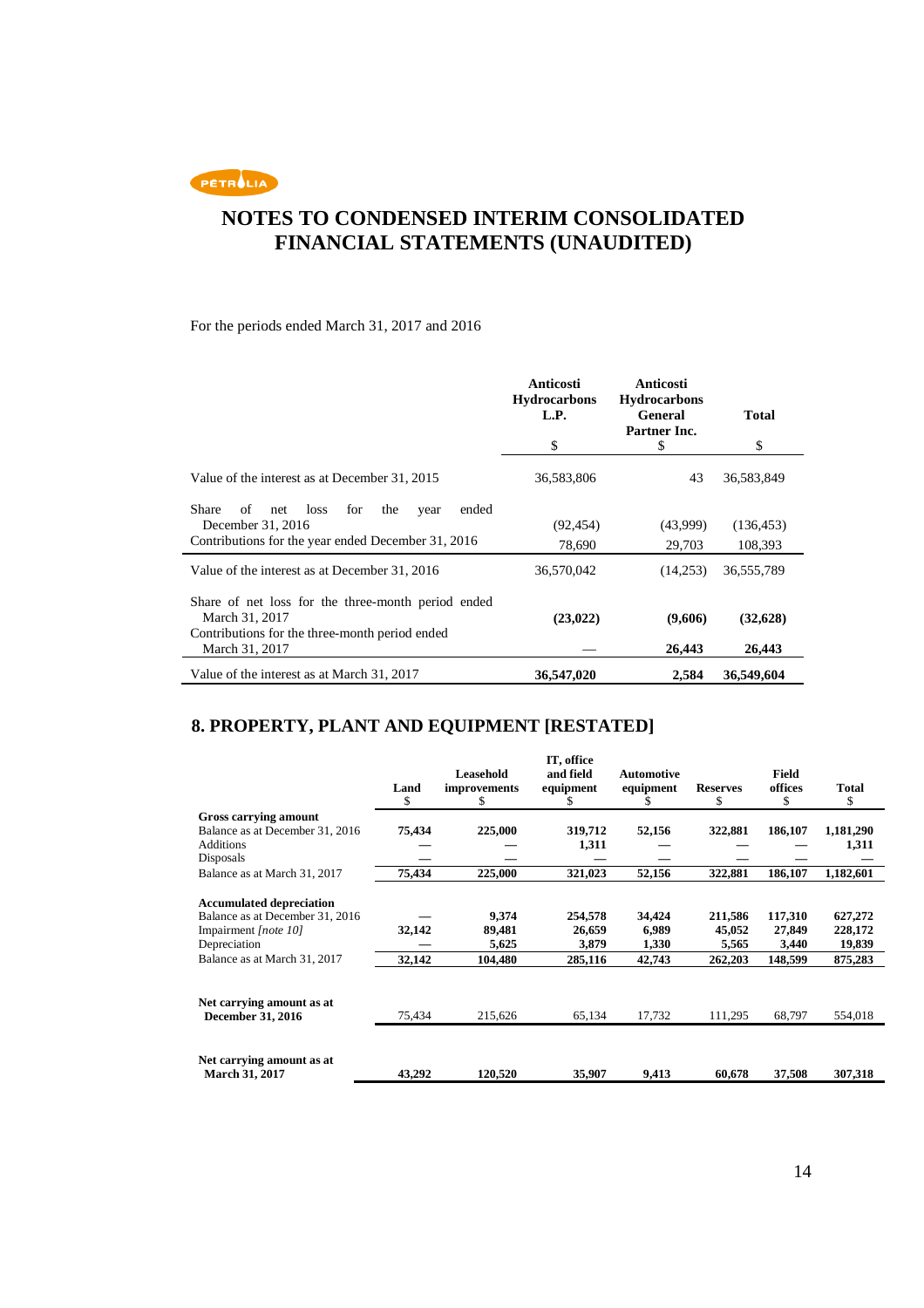

For the periods ended March 31, 2017 and 2016

## **9. EXPLORATION AND EVALUATION ASSETS [RESTATED]**

### **Oil and gas properties**

|                              | December 31,<br>2016<br>\$ | <b>Impairment</b><br>Inote 101 | <b>Additions</b><br>\$ | March 31,<br>2017<br>\$ |
|------------------------------|----------------------------|--------------------------------|------------------------|-------------------------|
| <b>Ouébec</b>                |                            |                                |                        |                         |
| Gastonguay                   | 794.683                    | (338, 614)                     |                        | 456,069                 |
| Gaspésia - Edgar - Marcel-   |                            |                                |                        |                         |
| Tremblay                     | 515,680                    | (219,731)                      |                        | 295,949                 |
| Gasp <sup>1</sup>            | 533.864                    | (227, 479)                     |                        | 306,385                 |
| Bourque project <sup>1</sup> | 123.356                    | (52.562)                       |                        | 70.794                  |
| Haldimand – Tar Point        |                            |                                |                        |                         |
| No. 1 projects $1$           | 2,797,910                  | (1,214,544)                    | 52,462                 | 1,635,828               |
| Matapédia                    | 216,968                    | (92.450)                       |                        | 124,518                 |
| Total oil and gas properties | 4.982.461                  | (2, 145, 380)                  | 52,462                 | 2,889,543               |

### **Exploration expenses**

|                            | December 31,<br>2016<br>\$ | <b>Impairment</b><br>[note 10]<br>\$ | <b>Additions</b><br>\$ | March 31,<br>2017<br>\$ |
|----------------------------|----------------------------|--------------------------------------|------------------------|-------------------------|
| <b>Ouébec</b>              |                            |                                      |                        |                         |
| Anticosti                  | 260,558                    |                                      | 784                    | 261,342                 |
| Gastonguay                 | 76,900                     |                                      |                        | 76,900                  |
| Gaspésia – Edgar – Marcel- |                            |                                      |                        |                         |
| Tremblay                   | 3,795,750                  |                                      |                        | 3,795,750               |
| Gaspé                      | 3.624.503                  |                                      | 3,623                  | 3,628,126               |
| Bourque project            | 29.645.904                 |                                      | 278,290                | 29,924,194              |
| Haldimand project          | 29.318.018                 |                                      | 26,377                 | 29.344.395              |
| Tar Point project No. 1    | 5,281,210                  |                                      | 974                    | 5,282,184               |
| Matapédia                  | 1,206,444                  |                                      |                        | 1,206,444               |
|                            | 73.209.287                 |                                      | 310,048                | 73,519,335              |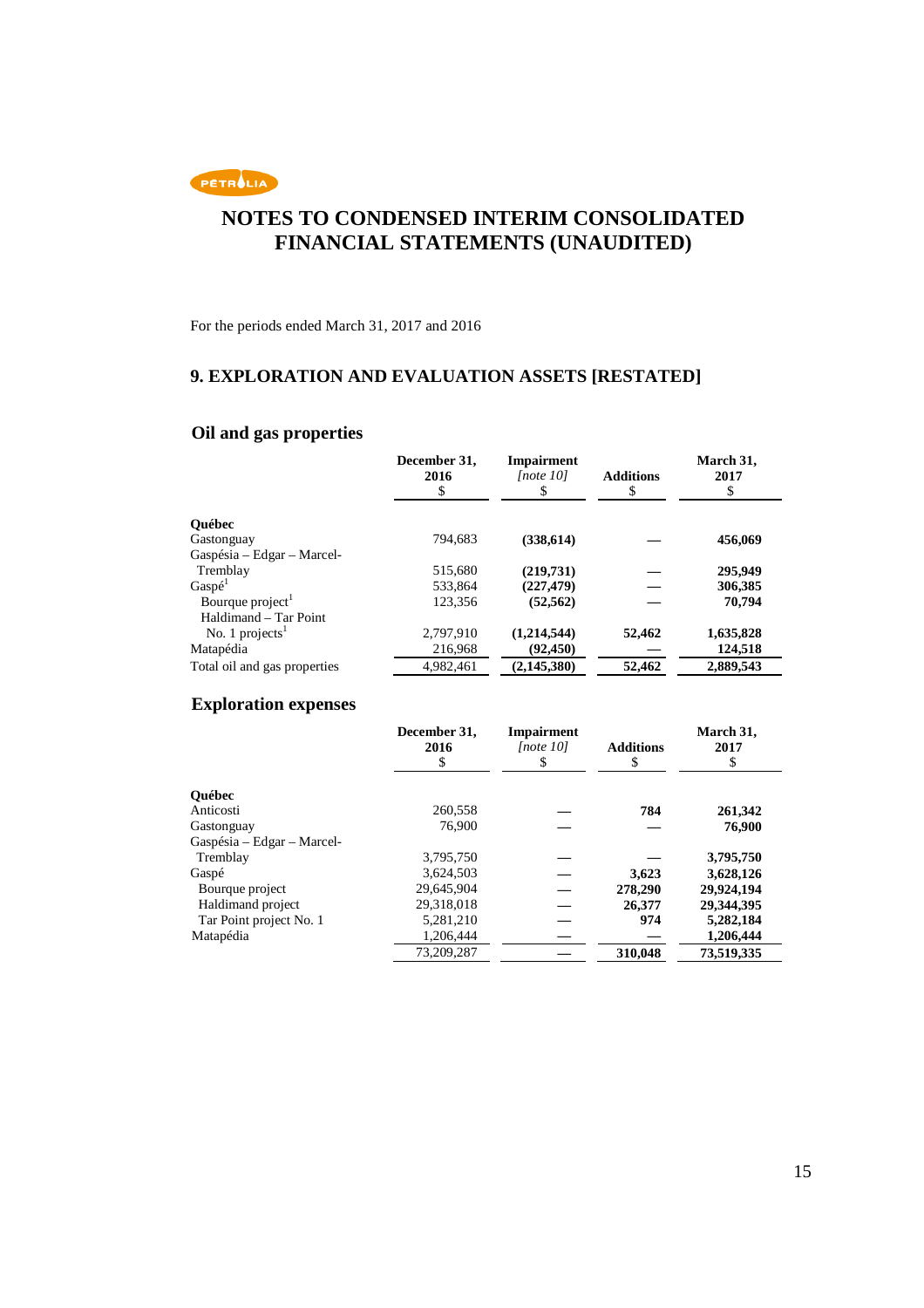PETROLIA

## **NOTES TO CONDENSED INTERIM CONSOLIDATED FINANCIAL STATEMENTS (UNAUDITED)**

### For the periods ended March 31, 2017 and 2016

|                                                                 | December 31,<br>2016<br>\$ | <b>Impairment</b><br>[note 10]<br>\$ | <b>Additions</b><br>\$ | March 31,<br>2017<br>\$ |
|-----------------------------------------------------------------|----------------------------|--------------------------------------|------------------------|-------------------------|
| <b>Deductions</b>                                               |                            |                                      |                        |                         |
| Exploration subsidies, impairment<br>and partner contributions: |                            |                                      |                        |                         |
| Anticosti                                                       | 5,847                      | 108,867                              |                        | 114,714                 |
| Gastonguay                                                      | 19,020                     | 24,663                               |                        | 43,683                  |
| Gaspésia – Edgar – Marcel-                                      |                            |                                      |                        |                         |
| Tremblay                                                        | 428,740                    | 1,434,683                            |                        | 1,863,423               |
| Gaspé                                                           | 711,141                    | 1,242,928                            |                        | 1,954,069               |
| Bourque project                                                 | 15,113,442                 | 6,197,441                            | 266,184                | 21,577,067              |
| Haldimand project                                               | 14,853,647                 | 6,017,765                            |                        | 20,871,412              |
| Tar Point project No. 1                                         | 1,051,894                  | 1,802,527                            |                        | 2,854,421               |
| Matapédia                                                       | 658,824                    | 233,341                              |                        | 892,165                 |
|                                                                 | 32,842,555                 | 17,062,215                           | 266,184                | 50,170,954              |
| Revenue from oil reserve<br>evaluation:<br>Gaspé                |                            |                                      |                        |                         |
| Haldimand project                                               | 367,855                    |                                      |                        | 367,855                 |
| Total exploration expenses                                      | 39,998,877                 | (17,062,215)                         | 43,864                 | 22,980,526              |

### **Summary as at March 31, 2017**

|                                   | December 31,<br>2016 | <b>Impairment</b><br>[note 10] | <b>Additions</b> | March 31,<br>2017 |
|-----------------------------------|----------------------|--------------------------------|------------------|-------------------|
| Oil and gas properties            | 4.982.461            | (2,145,380)                    | 52,462           | 2,889,543         |
| <b>Exploration</b> expenses       | 39,998,877           | (17,062,215)                   | 43,864           | 22,980,526        |
| Exploration and evaluation assets | 44,981,338           | (19,207,595)                   | 96,326           | 25,870,069        |

<sup>1</sup> These properties are subject to royalties should they become productive. To date, the Company has satisfied all required obligations, and only its future or potential obligations and special transactions during the year are described below.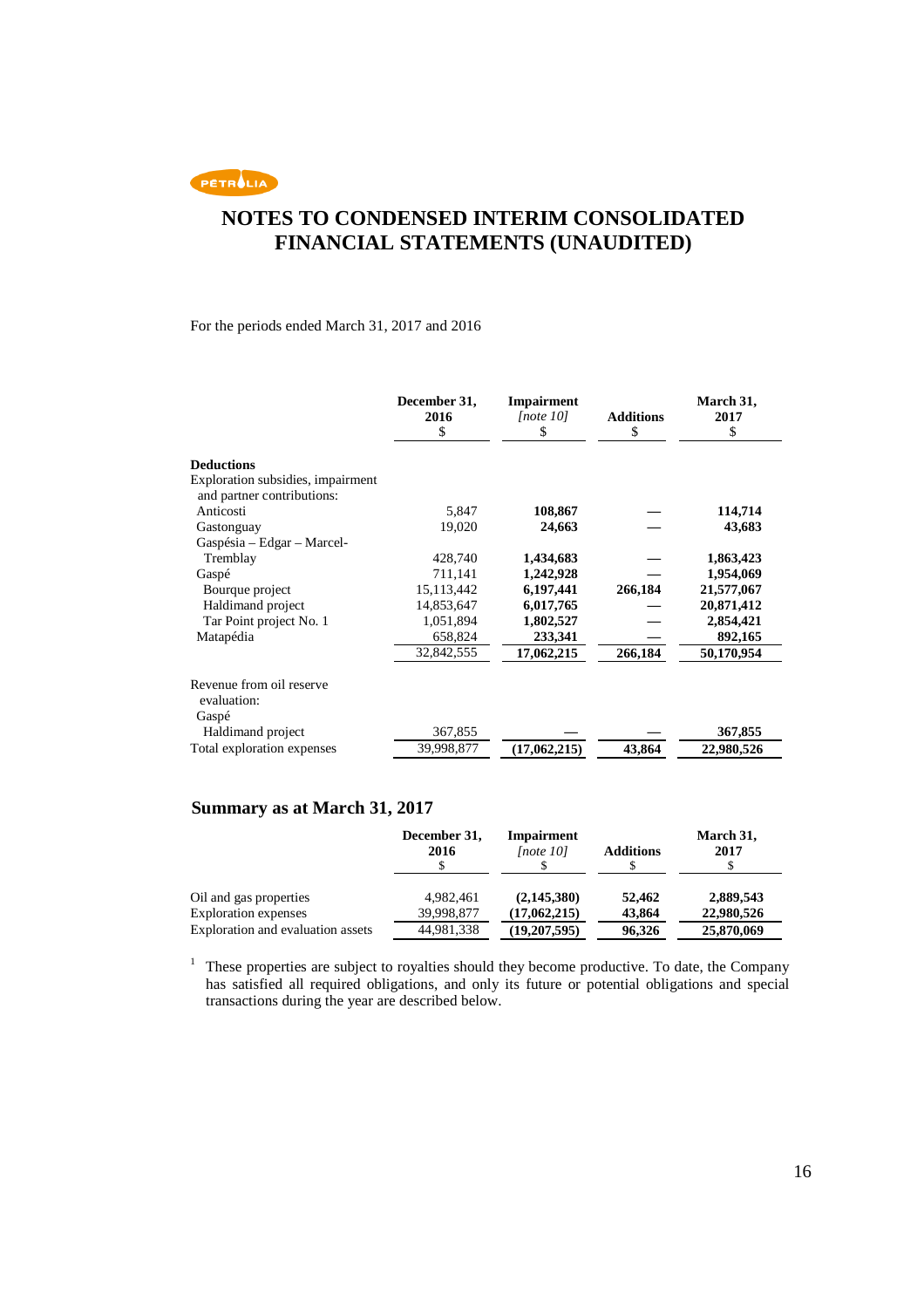

For the periods ended March 31, 2017 and 2016

### **10. IMPAIRMENT OF PROPERTY, PLANT AND EQUIPMENT AND EXPLORATION AND EVALUATION ASSETS**

In accordance with the accounting policies adopted by the Company, non-financial assets must be tested for impairment whenever circumstances indicate that the carrying amount may be impaired. Impairment is calculated by measuring the recoverable amount of each asset, cash-generating unit ("CGU") and group of CGUs. Where the recoverable amount of the asset, CGU or group of CGUs is less than its carrying amount, an impairment loss is recognized.

As at March 31, 2017, it is management's opinion that an indicator of impairment exists, namely the signing of a non-binding term sheet on March 29, 2017 with Pieridae Energy Limited, which preceded the closing of the definitive agreement on May 15, 2017 *[note 4]*, based on an exchange value indicating an observable value lower than the carrying amount of the Company's net assets. As a result, the Company performed an impairment test by comparing the carrying amount of the Company's net assets as at March 31, 2017 (excluding deferred taxes on loss carryforwards) to their recoverable amount (excluding any value allocated to unused tax losses). Since the Company is in its exploration phase, fair value less costs of disposal was used as the recoverable amount, which was categorized in Level 3 of the fair value hierarchy.

In accordance with the terms set out in the definitive agreement with Pieridae Energy Limited *[note 4]*, the recoverable amount of the Company was estimated at \$0.38 per outstanding common share of the Company plus the estimated redemption value of the preferred shares issued in connection with the Arrangement. The redemption value of the preferred shares of the Amalgamated Entity is equal to 50% of any amount in cash receivable, prior to December 31, 2018, by the Amalgamated Entity arising from an agreement with the Government of Québec, net of any tax payable by the Amalgamated Entity, in relation to the termination of oil and gas exploration on Anticosti Island.

The key assumptions of the fair value measurement of the Company pertain to the measurement of the redemption value of the preferred shares in connection with the Arrangement and the value allocated to unused tax losses. A probabilistic method taking into account the uncertainties related to the settlement including certain value realization scenarios regarding the closing of an agreement with the Government of Québec and a 2.5% discount rate were used in the measurement thereof. The estimation by informed market players of the fair value allocated to the unused tax losses included in the transaction set at \$0.38 per share takes into account, in particular, the uncertainty regarding the post-amalgamation eligibility of unused tax losses for the Amalgamated Entity as determined by the tax authorities, the time horizon and the use of unused tax losses within a context of taxable income generated within the new amalgamated entity and a discount rate reflecting the uncertainty regarding the valuation of this unused tax benefit.

Given that the Company's fair value less costs of disposal is lower than the carrying amount of the Company's net assets, an impairment loss had to be recognized and allocated proportionately to the CGU's long-term assets.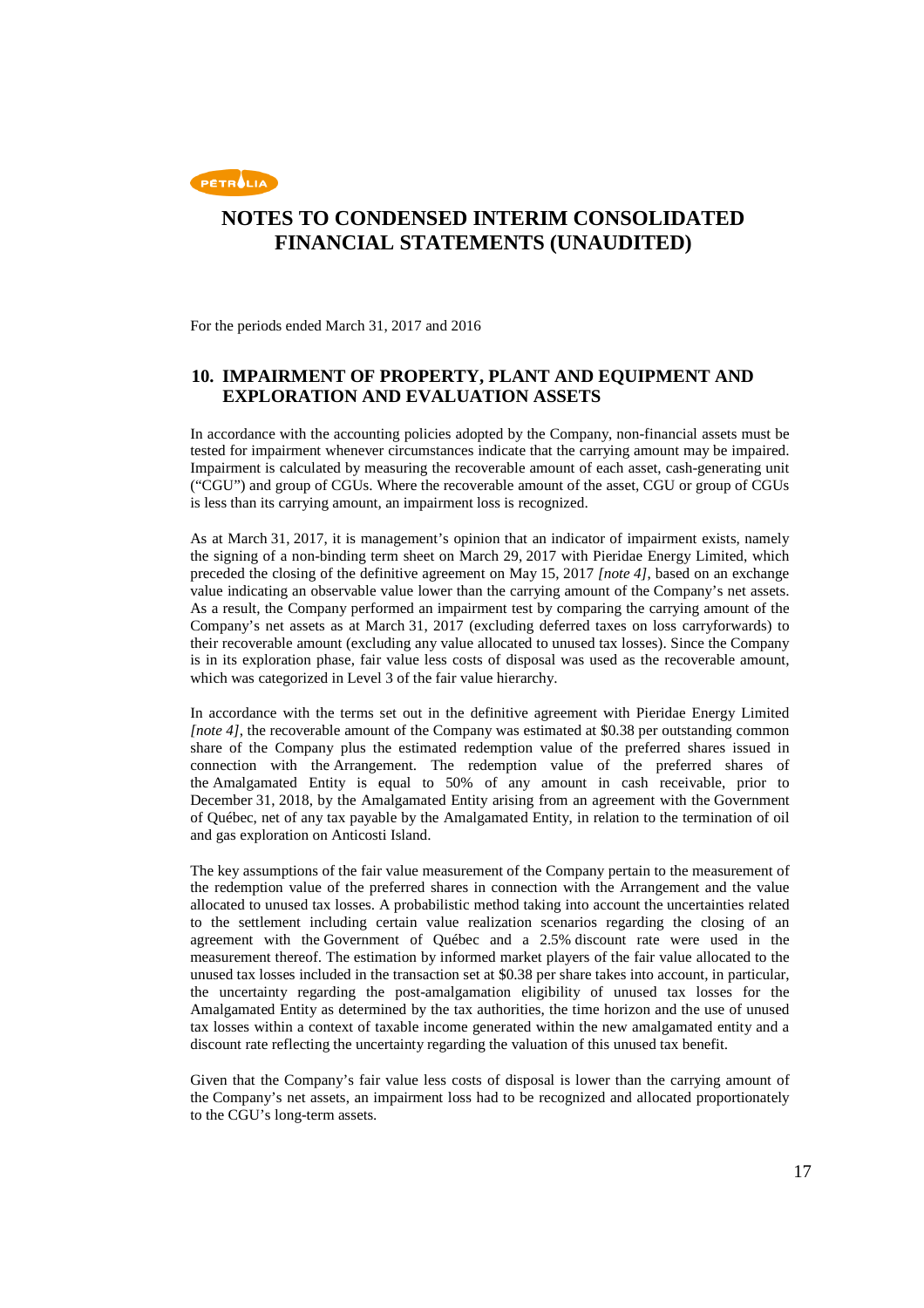

For the periods ended March 31, 2017 and 2016

### **Impairment loss estimate**

|                                                                              | \$           |
|------------------------------------------------------------------------------|--------------|
| Fair value                                                                   | 55,705,996   |
| Costs of disposal                                                            | (600,000)    |
|                                                                              | 55,105,996   |
| Carrying amount of net assets, prior to impairment loss                      | 75,169,258   |
| Less: Carrying amount of the deferred tax asset related to tax carryforwards | (5,745,610)  |
|                                                                              | 69,423,648   |
| <b>Impairment loss</b>                                                       | (14,317,652) |
| <b>Allocation:</b>                                                           |              |
| Property, plant and equipment                                                | (228, 172)   |
| Exploration and evaluation assets                                            | (19,207,595) |
| Deferred tax liability                                                       | 5,118,115    |
|                                                                              | (14,317,652) |

No impairment loss was allocated to interests in associates in light of the rights and obligations of each of the parties stipulated in the agreements governing Anticosti Hydrocarbons L.P. The Company's management is of the opinion that the recoverable amount of the interests in associates exceeds their carrying amount. As a result of the recognition of impairment losses against exploration and evaluation assets, management reviewed the valuation of the deferred tax asset relating to the Company's tax loss carryforwards. Following management's analysis, the deferred tax asset was reduced by \$1,832,128, an asset initially recognized as a reduction of the deferred tax liability, thereby triggering an additional loss for the three-month period ended March 31, 2017 of \$1,832,128.

### **11. TRADE AND OTHER PAYABLES**

|                                                | As at<br>March 31,<br>2017 | As at<br>December 31,<br>2016 |
|------------------------------------------------|----------------------------|-------------------------------|
|                                                |                            |                               |
| Trade payables and accrued liabilities         | 792,059                    | 3,461,589                     |
| Salaries, fees, vacation pay and director fees | 232,037                    | 326,487                       |
| Commodity taxes                                | 15,007                     |                               |
| Partners                                       | 76,670                     | 67,211                        |
| Advance from an associate [note 15]            |                            | 108,964                       |
|                                                | 1,115,773                  | 3,964,251                     |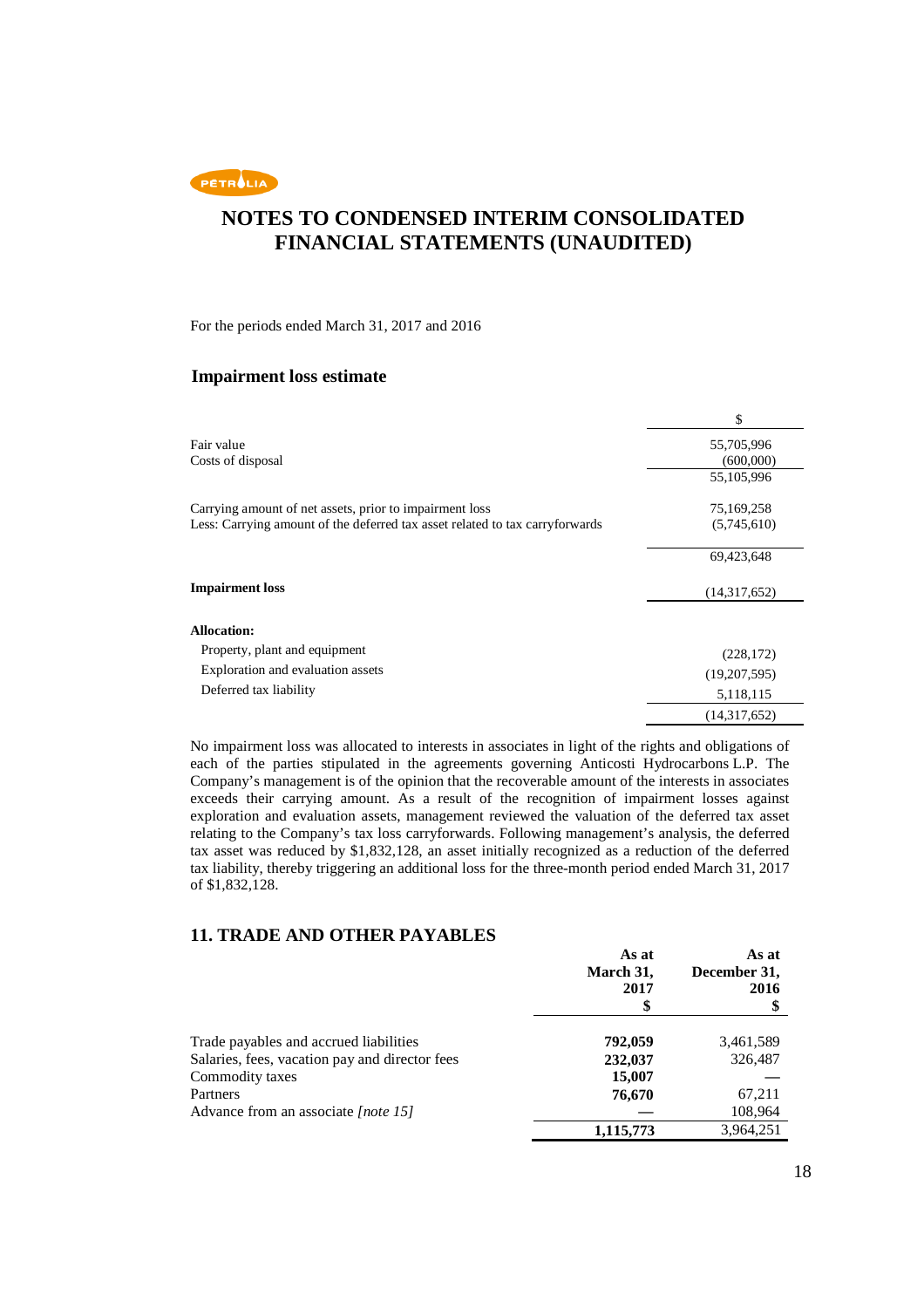

For the periods ended March 31, 2017 and 2016

### **12. PARTNER ADVANCES FOR PLANNED EXPLORATION WORK**

The following table shows the reconciliation of partner advances for planned exploration work on the Bourque project:

|                                                       | As at<br>March 31,<br>2017 | As at<br>December 31,<br>2016 |
|-------------------------------------------------------|----------------------------|-------------------------------|
|                                                       |                            |                               |
|                                                       |                            |                               |
| Balance, beginning of period                          | 1,993,378                  | 1,881,112                     |
| Partner advances                                      |                            | 6,396,630                     |
| Partners' share in security deposits [note 18]        |                            | (293,820)                     |
| Partner contributions for the property                |                            | (12,229)                      |
| Partner contributions to exploration work carried out | (266, 184)                 | (5,978,315)                   |
| Balance, end of period                                | 1,727,194                  | 1,993,378                     |

### **13. PROVISIONS**

#### *Provision for site restoration*

Management calculates the total provision for future site restoration based on the Company's net share, on the basis of the interest held in the properties being drilled, of the estimated costs of abandoning and restoring wells and facilities, and of the estimated timing of future costs to be incurred.

As at March 31, 2017, the total future estimated amount required to settle obligations related to site restoration, indexed at 2% [December 31, 2016 – 2%], stood at \$1,473,698 [December 31, 2016 – \$1,464,545]. The total future amount was discounted using a weighted average rate of 2.5% [December 31, 2016 – 2.5%] over a horizon ranging from  $\overline{2}$  to 20 years [December 31, 2016 – 2- to 20-year horizon]. The total undiscounted amount of the estimated cash flows required to settle these obligations was \$2,043,960 [December 31, 2016 – \$2,043,960].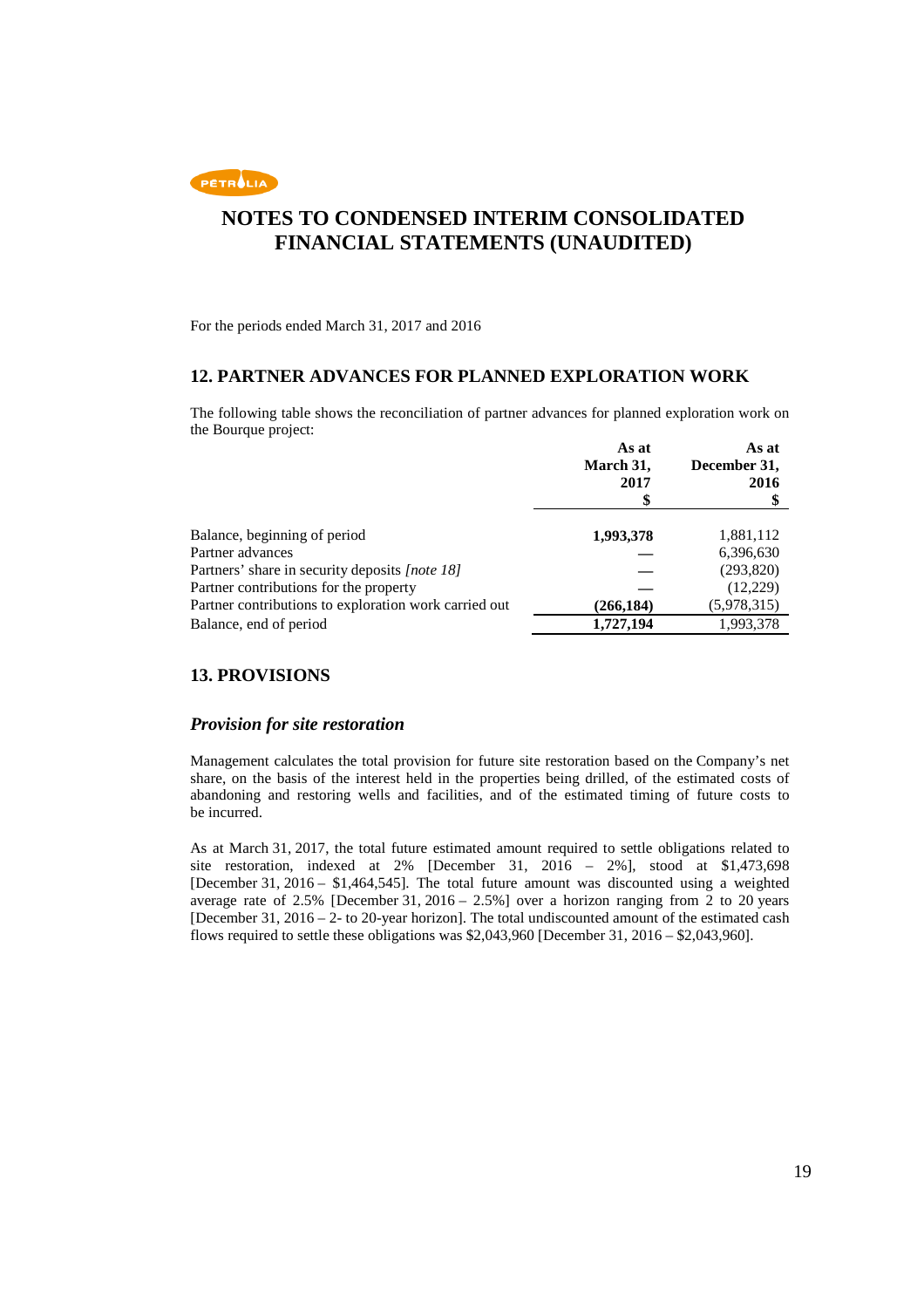

For the periods ended March 31, 2017 and 2016

The following table presents the reconciliation of the provision for site restoration:

|                                              | As at<br>March 31,<br>2017 | As at<br>December 31,<br>2016 |
|----------------------------------------------|----------------------------|-------------------------------|
| Balance, beginning of period                 | 1,464,545                  | 1,373,060                     |
| Liabilities incurred                         |                            | 100,821                       |
| Disposal of interests in the Bourque project |                            | (233,747)                     |
| Accretion expense                            | 9,153                      | 28,321                        |
| Change in accounting estimates               |                            | 196,090                       |
| Balance, end of period                       | 1,473,698                  | 1,464,545                     |

#### *Provision for contingent liability*

The following table presents the reconciliation of the provision for contingent liability:

|                                                                  | As at<br>March 31,<br>2017 | As at<br>December 31,<br>2016 |
|------------------------------------------------------------------|----------------------------|-------------------------------|
| Balance, beginning of period<br>Provision made during the period | 350,000                    | 350,000                       |
| Balance, end of period                                           | 350,000                    | 350,000                       |

During the year ended December 31, 2016, an amount of \$350,000 was recognized for a dispute settlement with a service provider in connection with exploration work performed by the Company's subsidiary, Pétrolia Anticosti inc., on behalf of Anticosti Hydrocarbons L.P. On May 30, 2017, a settlement was reached in this matter, and the Company paid an amount of \$350,000 to the service provider. The impact of this dispute on the Company's net loss was nil, given that the Company has the contractual right, under the operations contract, to re-invoice all the expenses incurred in connection with this dispute to Anticosti Hydrocarbons L.P. including professional fees since it was a contract entered into in the normal course of business by the Company as designated operator. As the settlement amount was re-invoiced and borne by Anticosti Hydrocarbons L.P., an amount of \$350,000 was thus recognized against the advance from Anticosti Hydrocarbons L.P. *[note 16]* as at March 31, 2017 and December 31, 2016.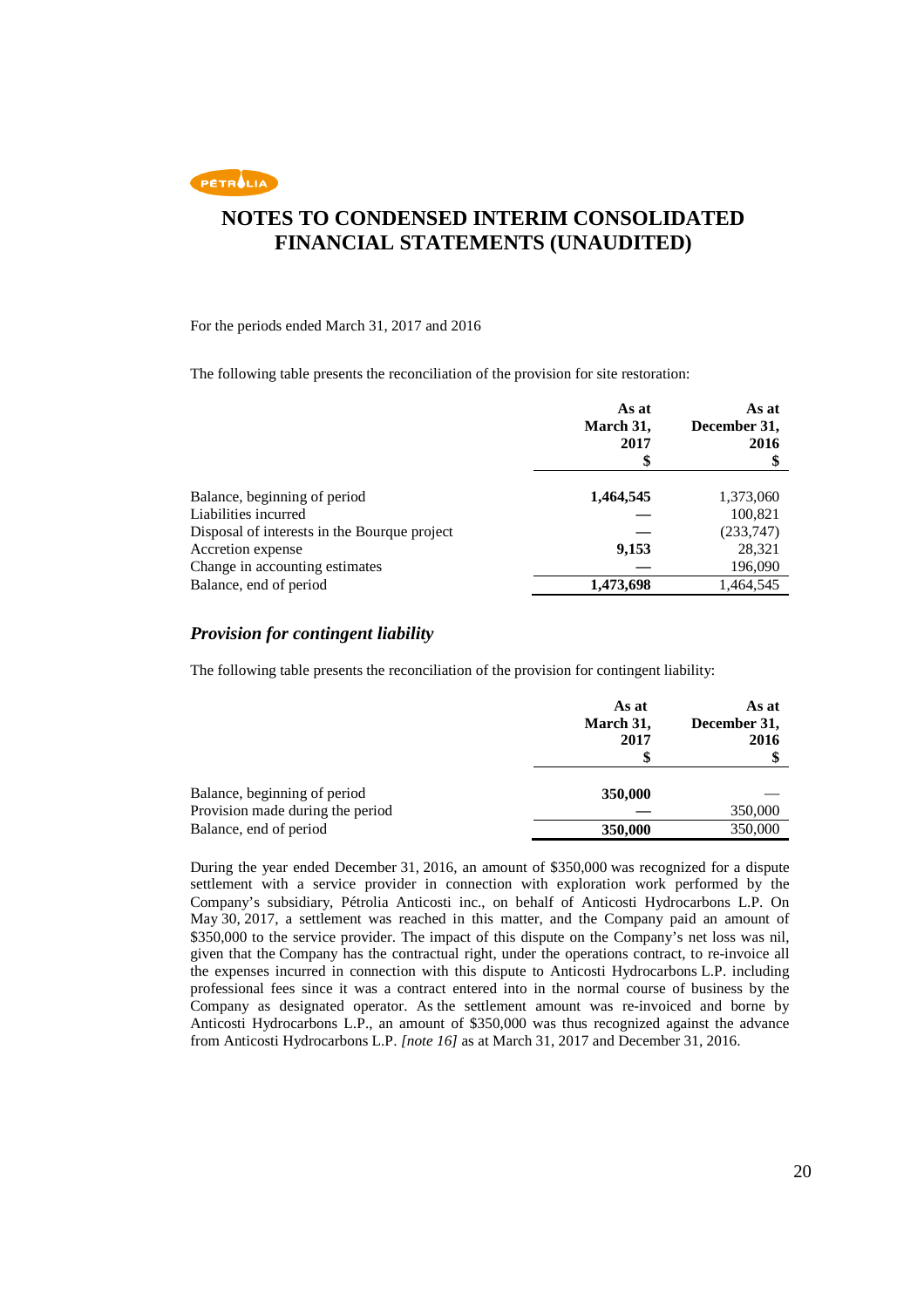

For the periods ended March 31, 2017 and 2016

### **14. SHARE CAPITAL**

#### **Authorized**

Unlimited number of common, participating, voting shares without par value.

|                                                            | As at March 31, 2017<br>[3 months] |                     | As at December 31, 2016<br>[12 months] |                         |
|------------------------------------------------------------|------------------------------------|---------------------|----------------------------------------|-------------------------|
|                                                            | <b>Number</b><br>of shares         | Amount<br>\$        | <b>Number</b><br>of shares             | Amount<br>\$            |
| <b>Issued</b>                                              |                                    |                     |                                        |                         |
| Balance, beginning of<br>period                            | 103,177,460                        | 66,892,274          | 92,420,195                             | 64.829.868              |
| Share issuance:                                            |                                    |                     |                                        |                         |
| Shares issued<br>Issuance costs<br>Deferred tax related to | 5,222,223                          | 835,556<br>(79,704) | 10,757,265                             | 2,215,588<br>(209, 551) |
| issuance costs                                             |                                    | 21,122              |                                        | 56,369                  |
| Balance, end of period                                     | 108,399,683                        | 67,669,248          | 103.177.460                            | 66,892,274              |

During the three-month period ended March 31, 2017, the Company issued 5,222,223 flowthrough shares under a private placement for gross proceeds of \$940,000. A flow-through share liability amounting to \$104,444 was recognized in respect of this placement. Issuance costs of \$79,704 were paid in cash and recognized as a reduction of the Company's share capital.

#### *Share-based payments*

On October 22, 2004, the Company adopted a stock option plan under which it can grant a maximum of 10% of the number of shares outstanding to its directors, officers, key employees and suppliers on a continuous basis. The exercise price of each option equals the market price on the day prior to the grant of the option. All options must be exercised no later than five years after the date of the grant. The options granted to directors vest immediately and for other participants, over a period of three years.

All share-based compensation will be settled in equity. The Company has no legal or constructive obligation to repurchase or settle the options.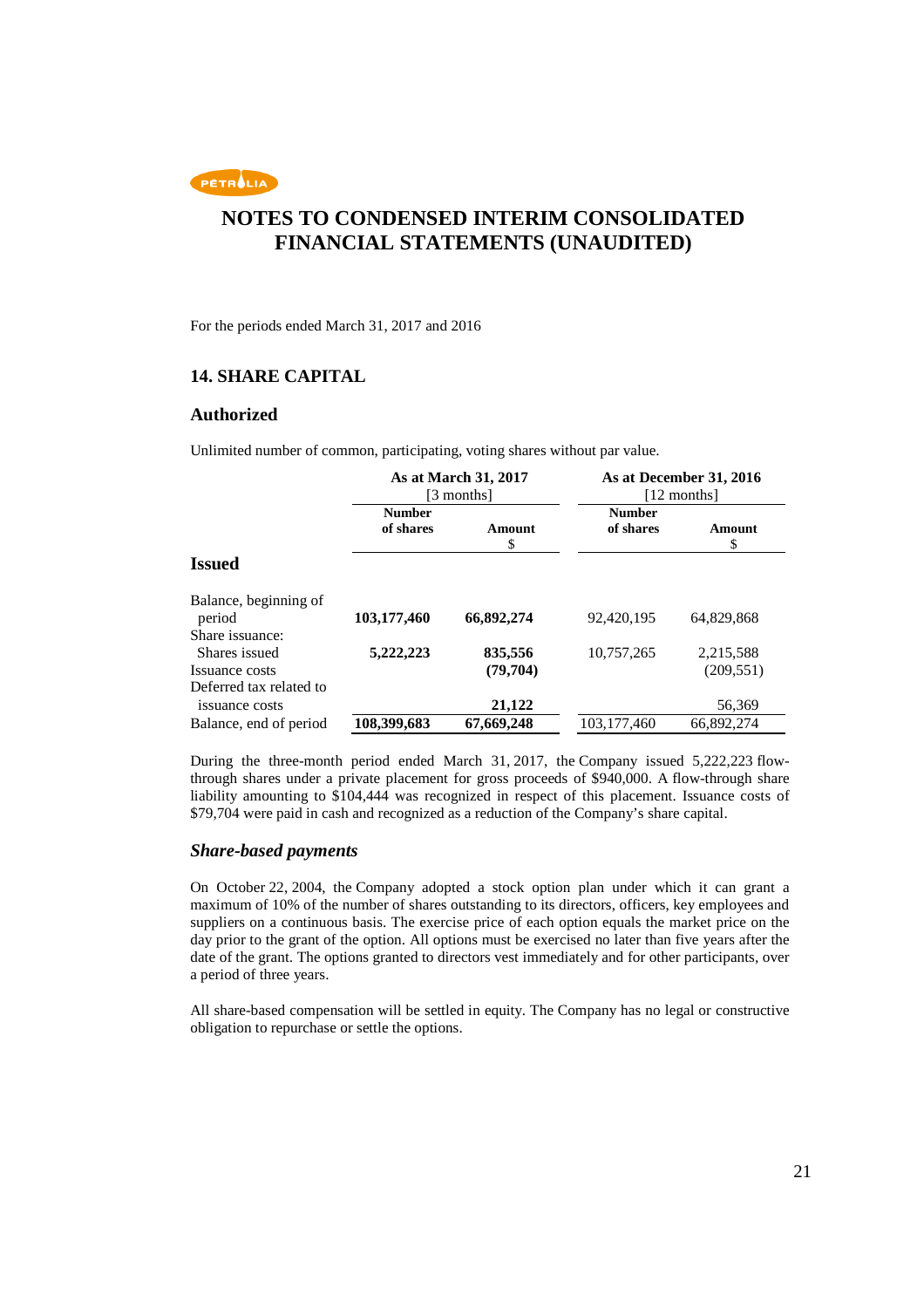

#### For the periods ended March 31, 2017 and 2016

The Company's stock options are detailed as follows for the reporting periods presented:

|                                     | As at March 31, 2017<br>[3 months] |                                               | As at December 31, 2016<br>[12 months] |                                                |
|-------------------------------------|------------------------------------|-----------------------------------------------|----------------------------------------|------------------------------------------------|
|                                     | Number of<br>options               | Weighted<br>average<br>exercise<br>price<br>S | Number of<br>options                   | Weighted<br>average<br>exercise<br>price<br>\$ |
| Outstanding, beginning of<br>period | 8,880,000                          | 0.56                                          | 8.575,000                              | 0.87                                           |
| Granted<br>Expired                  | (307, 500)                         | 0.86                                          | 2,462,500<br>(2,157,500)               | 0.18<br>1.36                                   |
| Outstanding, end of period          | 8,572,500                          | 0.55                                          | 8,880,000                              | 0.56                                           |
| Exercisable                         | 6,482,500                          | 0.65                                          | 6,766,875                              | 0.65                                           |

### **15. LOSS PER SHARE**

Basic loss per share is calculated by dividing net loss for the fiscal period by the weighted average number of common shares outstanding during the period. In calculating diluted loss per share for the periods ended March 31, 2017 and 2016, potential common shares, such as certain options and warrants, were not included as they would have the effect of decreasing the loss per share, which would be antidilutive.

Both basic and diluted loss per share have been calculated using net loss for the period as the numerator, therefore no adjustment to loss was necessary.

|                                                                                      | As at<br>March 31,<br>2017<br>[3 months] | As at<br>March 31,<br>2016<br>[3 months] |
|--------------------------------------------------------------------------------------|------------------------------------------|------------------------------------------|
| Net loss                                                                             | \$(16,475,497)                           | \$(307,835)                              |
| Weighted average number of shares – basic<br>Dilutive effect of warrants and options | 103,989,806                              | 92,420,195                               |
| Weighted average number of diluted shares                                            | 103,989,806                              | 92,420,195                               |
| Basic net loss per share<br>Diluted net loss per share                               | \$(0.158)<br>\$(0.158)                   | \$(0.003)<br>\$(0.003)                   |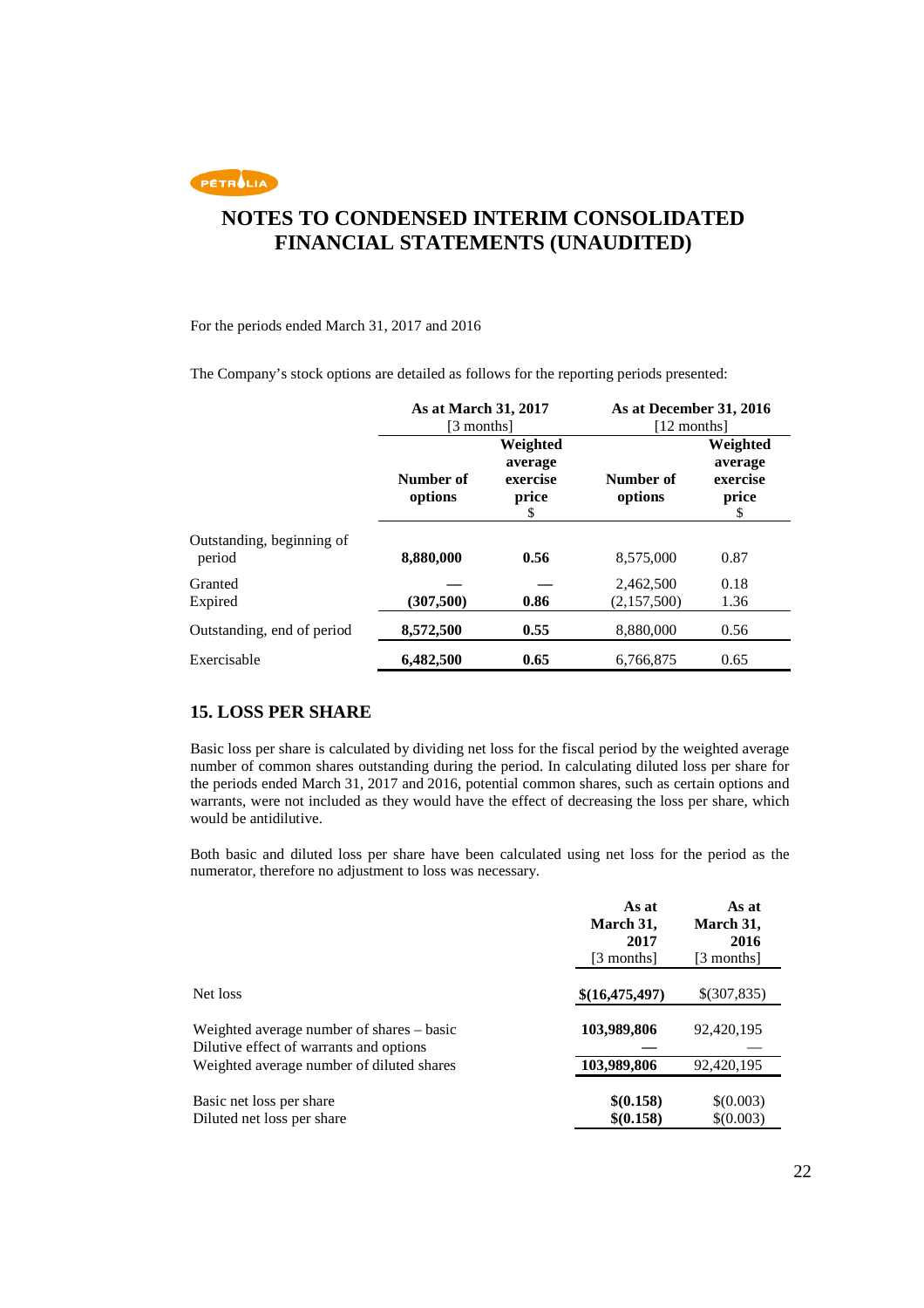

For the periods ended March 31, 2017 and 2016

### **16. RELATED PARTY TRANSACTIONS**

The Company's related parties include other related parties and key management personnel, as described below.

None of the transactions involve special terms or conditions and no guarantees were given or received. Outstanding balances are usually settled in cash.

### **Transactions with key management personnel**

Key management personnel compensation includes the following expenses:

|                                    | As at<br>March 31,<br>2017 | As at<br>March 31,<br>2016 |
|------------------------------------|----------------------------|----------------------------|
|                                    | [3 months]<br>\$           | [3 months]                 |
| Short-term employee benefits:      |                            |                            |
| Salaries and employee benefits     | 39,875                     | 96,793                     |
| Director fees                      | 35,003                     | 37,735                     |
| Total short-term employee benefits | 74,878                     | 134,528                    |
| Fees                               | 93,500                     | 21,450                     |
| Total compensation                 | 168,378                    | 155,978                    |

During the periods ended March 31, 2017 and 2016, no options granted under the stock option plan were exercised by key management personnel of the Company.

### **Related companies and other parties**

Transactions were carried out:

With a company in which a director is a majority shareholder:

|                                                | As at<br>March 31,<br>2017 | As at<br>March 31,<br>2016 |
|------------------------------------------------|----------------------------|----------------------------|
|                                                | [3 months]<br>\$           | [3 months]                 |
| Comprehensive loss:<br>Administrative expenses | 6,000                      | 3,900                      |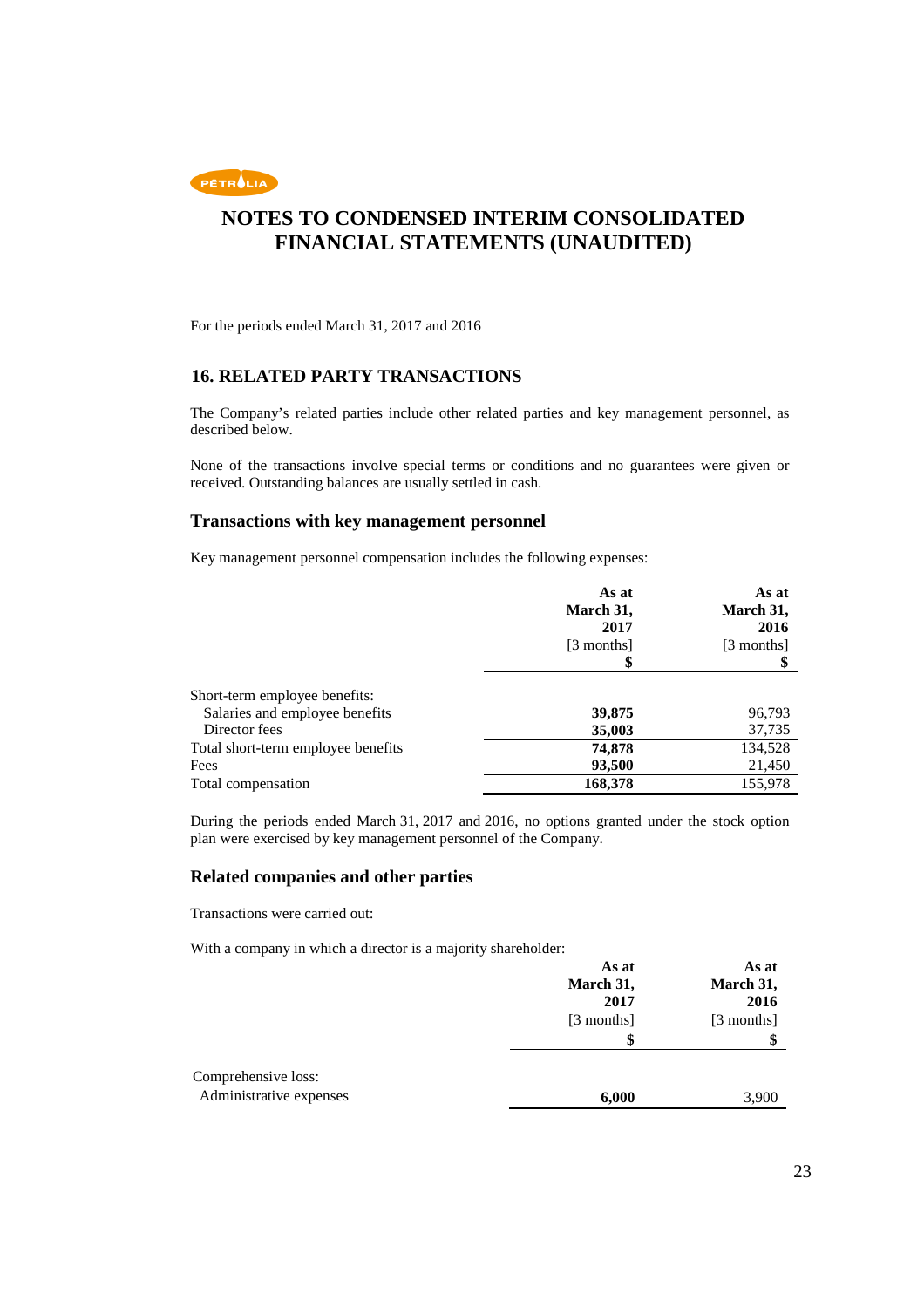PETROLIA

## **NOTES TO CONDENSED INTERIM CONSOLIDATED FINANCIAL STATEMENTS (UNAUDITED)**

For the periods ended March 31, 2017 and 2016

With Anticosti Hydrocarbons L.P.:

|                     | As at      | As at<br>March 31, |
|---------------------|------------|--------------------|
|                     | March 31,  |                    |
|                     | 2017       | 2016               |
|                     | [3 months] | [3 months]         |
|                     |            |                    |
| Comprehensive loss: |            |                    |
| Project management  | 8,973      | 10,362             |

As at March 31, 2017, Anticosti Hydrocarbons L.P. advanced \$121,605 to the Company [December 31, 2015 – \$458,964] to fund the exploration operations of subsidiary Pétrolia Anticosti inc. This advance was offset by a \$350,000 provision for contingent liability [December 31, 2016 – \$350,000] to be borne by Anticosti Hydrocarbons L.P. Accordingly, as at March 31, 2017, an amount of \$228,395 was receivable from Anticosti Hydrocarbons L.P. while as at December 31, 2016, an amount of \$108,964 was payable to Anticosti Hydrocarbons L.P.

These transactions were in the normal course of business and measured at the exchange amount, which is the amount of consideration established and agreed to by the related parties.

### **17. FINANCIAL INSTRUMENTS**

Financial assets and financial liabilities are measured at fair value or amortized cost. The classification of financial instruments as well as their carrying amounts and fair values are presented in the table below:

|                                        | March 31, 2017    |             |              |              |
|----------------------------------------|-------------------|-------------|--------------|--------------|
|                                        | <b>Fair value</b> | Loans       | <b>Other</b> | <b>Total</b> |
|                                        | through profit    | and         | financial    | carrying     |
|                                        | or loss           | receivables | liabilities  | amount       |
|                                        | S                 | S           | \$           | S            |
| <b>Financial asset</b>                 |                   |             |              |              |
| Cash and cash equivalents <sup>1</sup> | 5,028,759         |             |              | 5,028,759    |
| Receivables                            |                   | 453,632     |              | 453,632      |
|                                        | 5,028,759         | 453,632     |              | 5,482,391    |
| <b>Financial liability</b>             |                   |             |              |              |
| Trade and other payables <sup>2</sup>  |                   |             | 1,100,766    | 1,100,766    |
| Partners' share in security deposits   |                   |             | 293,820      | 293,820      |
| <b>Bank borrowings</b>                 |                   |             | 18,565       | 18,565       |
|                                        |                   |             | 1,413,151    | 1,413,151    |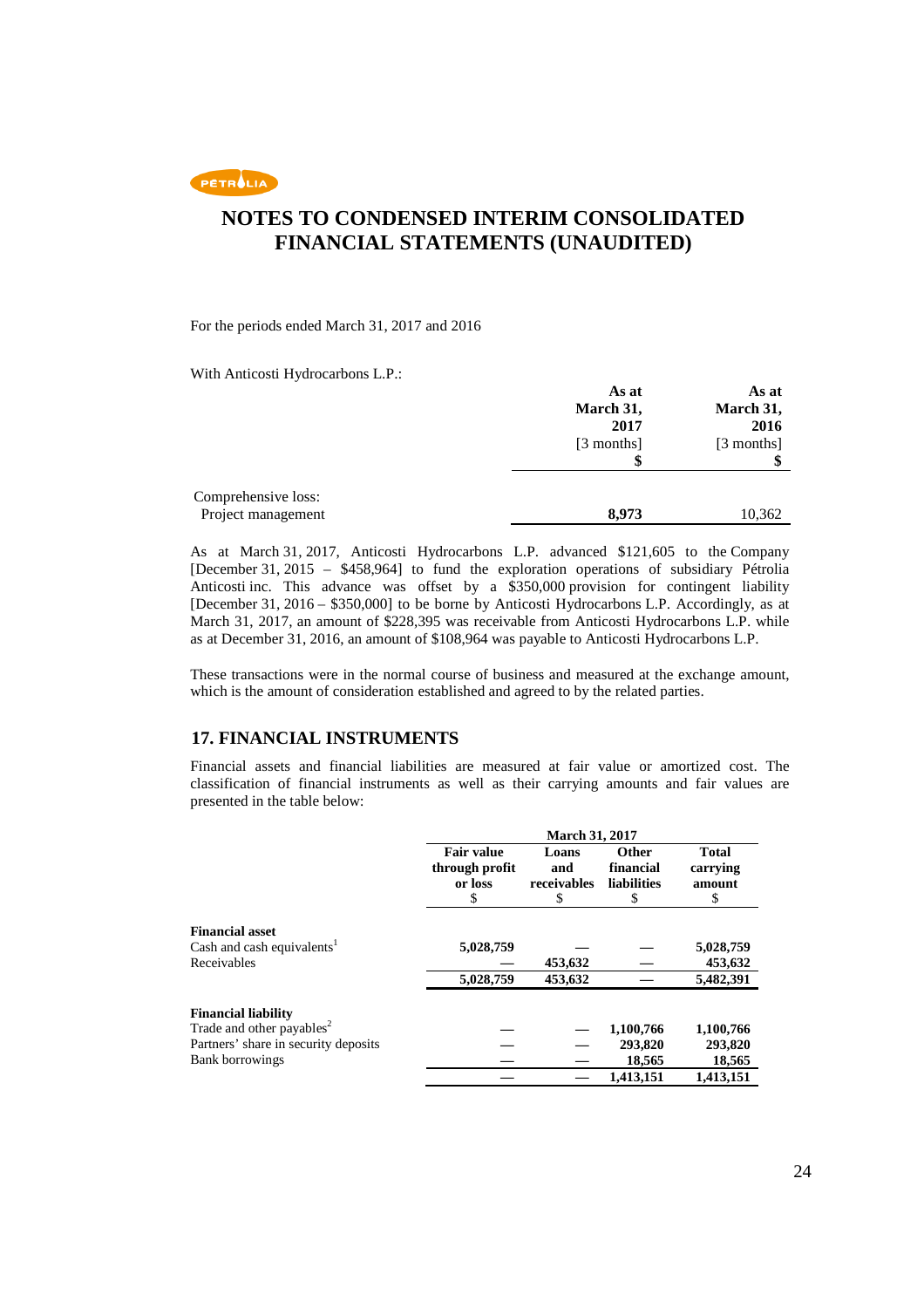PETROLIA

## **NOTES TO CONDENSED INTERIM CONSOLIDATED FINANCIAL STATEMENTS (UNAUDITED)**

For the periods ended March 31, 2017 and 2016

|                                          | <b>December 31, 2016</b>                            |                                  |                                         |                                         |
|------------------------------------------|-----------------------------------------------------|----------------------------------|-----------------------------------------|-----------------------------------------|
|                                          | <b>Fair value</b><br>through profit<br>or loss<br>S | Loans<br>and<br>receivables<br>S | Other<br>financial<br>liabilities<br>\$ | <b>Total</b><br>carrying<br>amount<br>S |
| <b>Financial asset</b>                   |                                                     |                                  |                                         |                                         |
| Cash and cash equivalents <sup>1</sup>   | 6,492,198                                           |                                  |                                         | 6,492,198                               |
| Receivables <sup>2</sup>                 |                                                     | 182,531                          |                                         | 182,531                                 |
| Restricted cash equivalents <sup>1</sup> | 630,000                                             |                                  |                                         | 630,000                                 |
|                                          | 7,122,198                                           | 182,531                          |                                         | 7,304,729                               |
| <b>Financial liability</b>               |                                                     |                                  |                                         |                                         |
| Trade and other payables                 |                                                     |                                  | 3,964,251                               | 3,964,251                               |
| Partners' share in security deposits     |                                                     |                                  | 293,820                                 | 293,820                                 |
| <b>Bank borrowings</b>                   |                                                     |                                  | 20,243                                  | 20,243                                  |
|                                          |                                                     |                                  | 4.278.314                               | 4.278.314                               |

<sup>1</sup> Fair value of cash and cash equivalents is equal to the carrying amount.

<sup>2</sup> Excluding tax credits and commodity taxes as these amounts do not represent a contractual right to receive or pay an amount.

### **18. CONTINGENCIES**

#### **Financing**

The Company is financed in part by the issue of flow-through shares. However, although it has taken all the necessary measures in this regard, there is no guarantee that the funds spent by the Company regarding these shares will be deemed eligible by tax authorities in the event of an audit. Refusal of certain expenses by the tax authorities would have a negative tax impact for investors. During the three-month period ended March 31, 2017, the Company received \$940,000 [December 30, 2016 – \$2,404,755] in private placements following the issuance of flow-through shares for which it renounced a tax deduction of \$104,444 [December 31, 2016 – \$199,667]. As at March 31, 2017, the balance of eligible expenses to be incurred amounted to \$2,218,632 [December 31, 2016 – \$1,308,793], an amount of \$1,278,632 is to be incurred by December 31, 2017 and an amount of \$940,000 is to be incurred by December 31, 2018.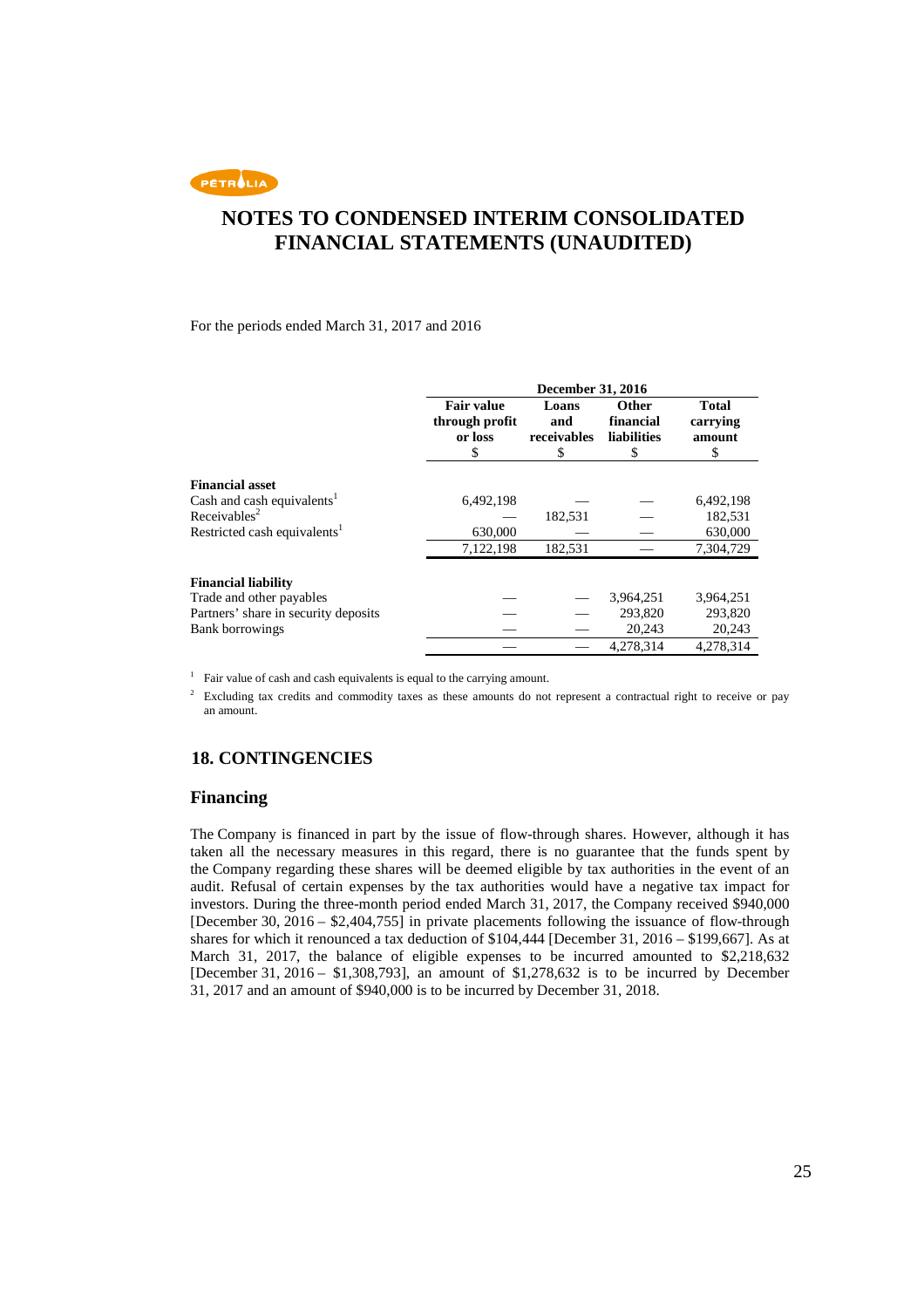

For the periods ended March 31, 2017 and 2016

### **Environment**

The Company's operations are regulated by governmental laws relating to environmental protection. Environmental consequences are difficult to predict, whether in terms of their outcomes, timing or impact. Currently, to the best of management's knowledge, the Company is operating in compliance with current legislation.

During the year ended December 31, 2016, security deposits amounting to \$600,000 were paid by the Company under performance bonds. Performance bonds amounting to \$630,000, expiring in March 2017, were issued by a financial institution to the Ministère des Ressources naturelles to guarantee the completion of certain site closures. These performance bonds were renewed on May 1, 2017. The performance bonds must be kept in effect until the definitive closure of the wells. The partners advanced an amount of \$293,820 to finance their share of the security deposits relating to the Bourque project and that amount is reported in non-current liabilities as it will be recovered by the partners once the security deposits are released by the Ministère des Ressources naturelles.

### **Anticosti Hydrocarbons L.P.**

On July 12, 2016, in connection with Anticosti Hydrocarbons L.P.'s exploration work for which the Company serves as operator, the Company filed an application for an injunction to require its project partners, Ressources Québec inc. and Saint-Aubin E&P (Québec) inc., to fulfil their contractual commitments. On July 25, 2016, the Superior Court justice acknowledged the clear obligation of Ressources Québec inc. and Saint-Aubin E&P (Québec) inc. to fund the exploration program and issued orders accordingly. In this regard, the judgment acknowledged the Company's financial requirements and ordered its partners to provide for the Company's administrative and day-to-day expenses on a monthly basis until May 2017. In addition to these orders, the court also acknowledged the commitment of Ressources Québec inc. and Saint-Aubin E&P (Québec) inc. to finance the construction of drilling platforms. Subsequent to this injunction, on June 14, 2017, the Company reached an agreement with its partners relating to safeguard measures for maintaining the status quo with respect to the project. This safeguard order acknowledges the obligation to cover certain financial expenses of the operator and, in particular, orders Ressources Québec to advance sufficient funds on a monthly basis to cover the essential needs of Anticosti Hydrocarbons L.P. until September 1, 2017. The partners of Anticosti Hydrocarbons L.P. also agreed to postpone the work planned for Anticosti Island this summer pending the result of the ongoing negotiations with the Québec government. In the meantime, Pétrolia has committed to perform essential work only until the resumption of work.

During the quarter ended March 31, 2017, within the context of the application for UNESCO World Heritage Site protection, the Québec government initiated negotiations with the Company and its partners in Anticosti Hydrocarbons L.P. with a view to terminating its oil and natural gas exploration on Anticosti Island. To date, no agreement has been entered between the parties.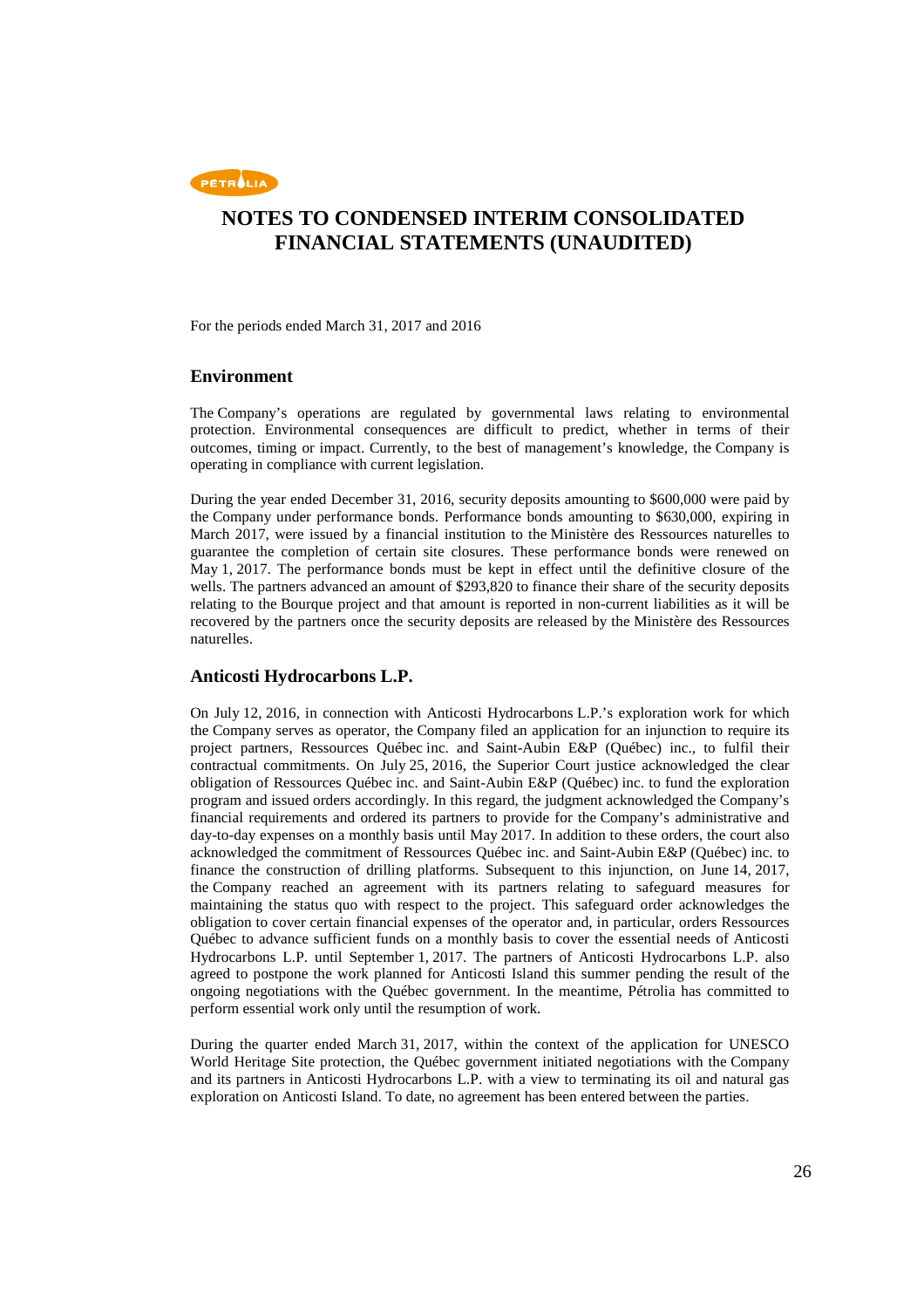

For the periods ended March 31, 2017 and 2016

In May 2017, hearings took place for the application for a permanent injunction involving the Band Council of the Innus of Ekuanitshit against, *inter alia*, Anticosti Hydrocarbons L.P. seeking to have the MDDELCC certificates of authorization declared null and void. Judgment may be rendered during fiscal 2017.

### **Litigation**

The Company is subject to certain legal disputes in the normal course of business. Management believes that the Company has set aside sufficient provisions to cover potential losses in relation to such litigation.

### **19. SUPPLEMENTAL CASH FLOW INFORMATION**

### **Reconciliation of the increase in exploration and evaluation costs, net of recovered amounts:**

|                                                                                                                     | As at<br>March 31,<br>2017<br>[3 months]<br>S | As at<br>March 31,<br>2016<br>[3 months]<br>\$ |
|---------------------------------------------------------------------------------------------------------------------|-----------------------------------------------|------------------------------------------------|
| Additions to exploration costs                                                                                      | 310,048                                       | 413,588                                        |
| Non-cash acquisition<br>Depreciation of property, plant and equipment<br>Amortization of deferred lease inducements | (14,940)<br>3,086                             | (15, 426)                                      |
| Recovered amounts<br>Haldimand project<br>Oil reserve evaluation revenue                                            |                                               | (100, 031)<br>(10, 924)                        |
| Change in non-cash working capital items                                                                            | 2,464,458                                     | 1,077,869                                      |
| Increase in exploration and evaluation costs, net of<br>recovered amounts                                           | 2,762,652                                     | 1,365,076                                      |
| <b>Other information:</b><br>Interest paid<br>Interest received                                                     | 123<br>8,031                                  | 164<br>17,979                                  |